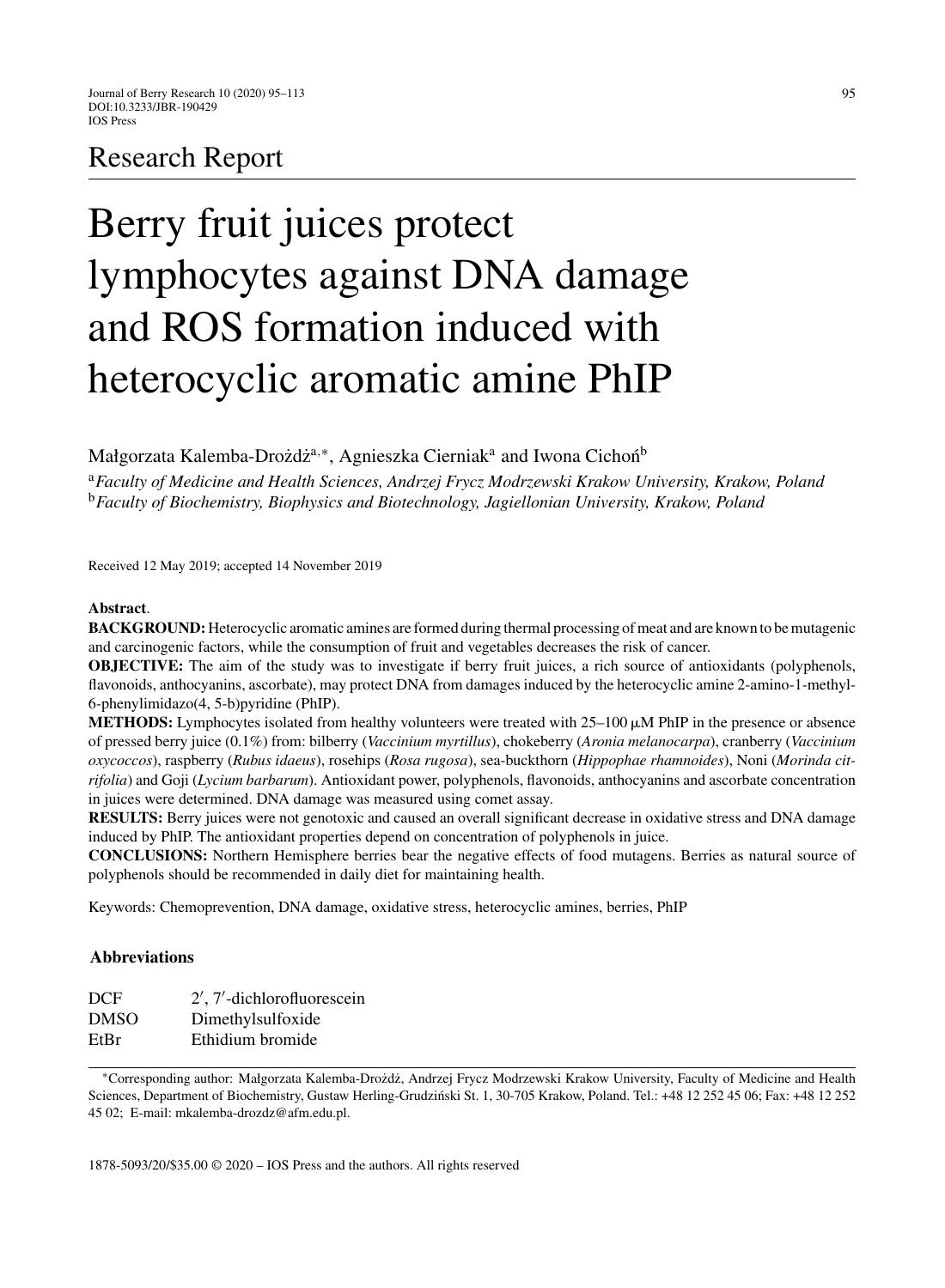| <b>FBBB</b>  | Fast Blue BB N-(4-Amino-2,5-diethoxyphenyl)benzamide |
|--------------|------------------------------------------------------|
| <b>FBS</b>   | <b>Fetal Bovine Serum</b>                            |
| <b>FDA</b>   | Diacetate fluorescein                                |
| <b>FRAP</b>  | Ferric reducing antioxidant power assay              |
| <b>GPX</b>   | Glutathione peroxidase                               |
| GST          | Glutathione S-transferase                            |
| <b>HCA</b>   | Heterocyclic aromatic amines                         |
| <b>NATs</b>  | N-acetyltransferases                                 |
| N-OH-PhIP    | N-hydroxy-PhIP                                       |
| <b>PBML</b>  | Human peripheral blood lymphocytes                   |
| PhIP         | 2-amino-1-methyl-6-phenylimidazo(4, 5-b)pyridine     |
| RFU          | Relative fluorescence unit                           |
| <b>ROS</b>   | Reactive oxygen species                              |
| <b>RPMI</b>  | Roswell Park Memorial Institute Medium               |
| <b>SULTs</b> | Sulfotransferases                                    |
| <b>UGT</b>   | UDP-glucuronosyltransferase                          |
|              |                                                      |

# **1. Introduction**

Globally, cancer is one of the diseases that receives the most attention. Based on statistics of the National Cancer Institute (NCI), in 2016 it was estimated that more than 1.5 million new cases of cancer would be diagnosed and more than half a million people would die from cancer in the United States alone. The most common cancers in 2016 were breast, lung, prostate and colon. Diet, which is associated with about 35% of cases, is one of the primary determinants of the various types of cancer [1]. A particular relationship was observed in the case of consumption of red meat and processed meat products, as studies indicate that thermal processing of meat is a major cause of the creation of polycyclic aromatic hydrocarbons and heterocyclic aromatic amines (HCA). These chemical compounds are characterized by their mutagenic and carcinogenic properties [2–4] and are formed during thermal processing of high protein food, e.g. beef, poultry and fish [5]. Additionally, these compounds are present in the environment, including cigarette smoke, exhaust fumes, municipal sewage and river water samples [6]. More importantly, HCAs have been found in human tissues and body fluids, which indicates an accumulation of these toxic substances [4]. HCAs are classified as probable and possible human carcinogens by the International Agency for Research of Cancer (IARC). According to the European Prospective Investigation into Cancer and Nutrition (EPIC), PhIP (2-amino-1-methyl-6-phenylimidazo(4, 5-b)pyridine) is the most abundant heterocyclic amine present in processed meat in comparison to other HCAs [7]. On the other hand, a great deal of studies suggests that consumption of fruit and vegetables decreases the risk of cancer [8–14]. An adequate intake of fruit may hinder cancer growth also by reduction of the amount of damage introduced to DNA *via* oxidative stress either by enhancement of DNA repair processes [14], inhibition of pro-oxidative enzymes [15, 16], inhibition of angiogenesis by suppression of the growth factors signaling pathways [17] and induction of apoptosis in cancer cells [18, 19]. Grapefruit, cranberries, pomegranate, guava, pineapple and mango [20], green tea, red wine, blueberries, blackberries, red grapes, kiwi, watermelon, parsley, and spinach [14] have been proven to prevent carcinogenesis.

It has been shown that apple and grape seed juices prevent the formation of HCA [21], while sweet cherry, blueberry, and blackcurrant prevent HCA-induced DNA damage by modulation of the activity of phase I detoxification enzymes [22]. HCA genotoxicity is also inhibited by tea, soy and turmeric components [23–25], however, the wild fruits growing in Northern Hemisphere are less known for their chemopreventive activity.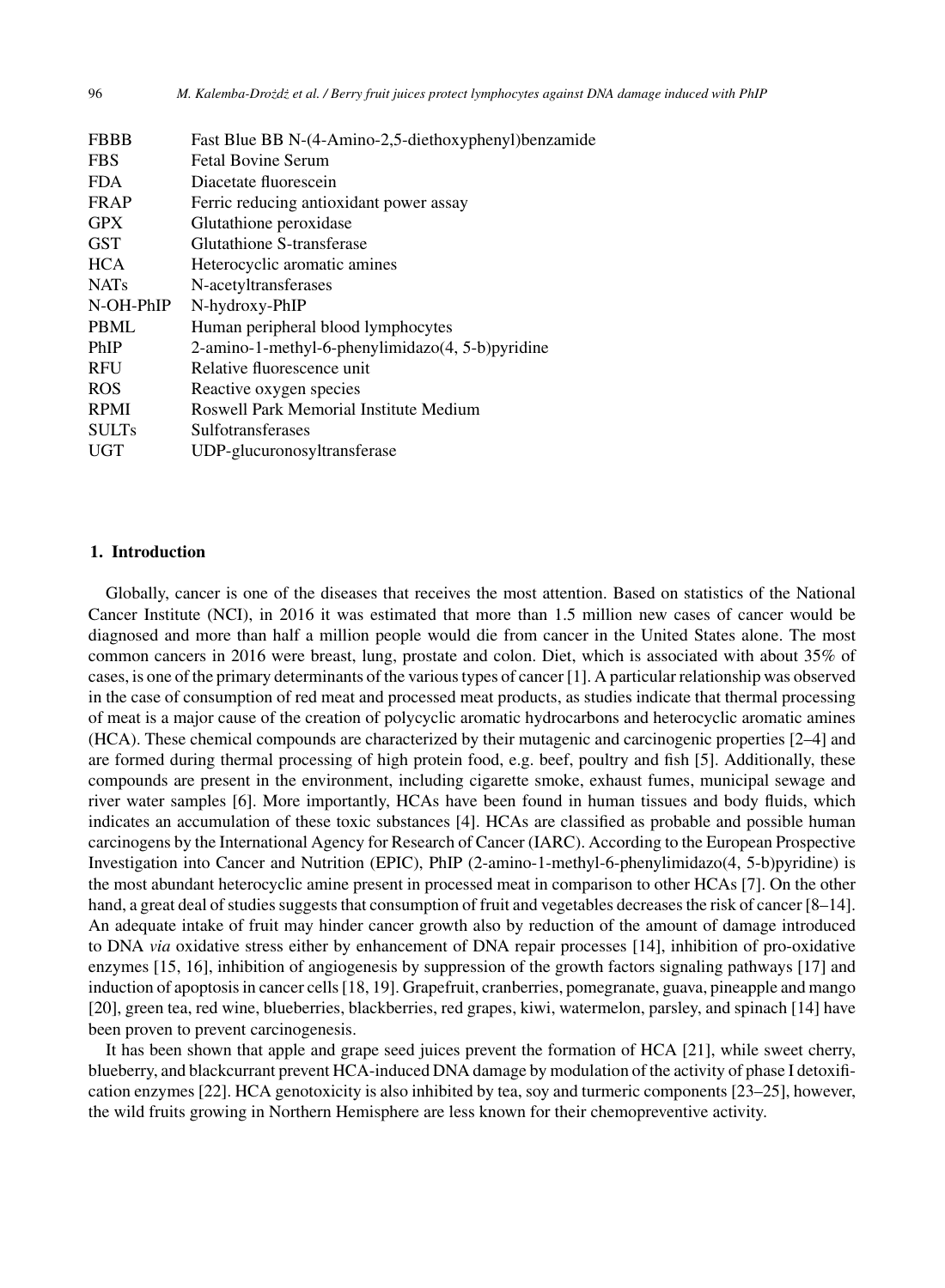The purpose of this study was to investigate the potentially protective effect of berry juices against the genotoxic action of heterocyclic amine PhIP on lymphocytes from healthy individuals. The total phenolic content, flavonoids, anthocyanins and vitamin C concentration, reduction power and antioxidant activity of juices from berry fruit were determined. The fruits of interest were chosen for their well-known health benefits: bilberry (*Vaccinium myrtillus),* cranberry (*Vaccinium oxycoccos*), chokeberry (*Aronia melanocarpa)*, raspberry (*Rubus idaeus*), rosehips *(Rosa rugosa*), sea-buckthorn (*Hippophae rhamnoides*), Noni *(Morinda citrifolia)* and Goji (*Lycium barbarum).* Sea-buckthorn, rosehips and chokeberries were part of the diet of the previous generations, but nowadays they are not very popular ingredients and are restricted mainly to consumers who follow an ecological lifestyle. Sea-buckthorn, rosehips, chokeberries, raspberries, bilberries and cranberries are native to the Northern Hemisphere, therefore, we found it interesting to compare their properties to oriental fruit, namely Noni and Goji. Although rosehips, raspberries and sea-buckthorn are not considered as berries in the botanical classification, in colloquial speech all of the analyzed fruits are referred to in this way, so for simplicity the term berry is used.

# **2. Materials and methods**

#### *2.1. Cells*

Human blood was provided by the Regional Blood Donation and Transfusion Center in Krakow. The blood was donated by three male, white, healthy donors aged 26, 34 and 36. Human peripheral blood lymphocytes (PBML) were isolated from heparinized blood using the gradient centrifugation method with Histopaque 1077 (Merck), according to the manufacturer's protocol and stored frozen until the experiment at –80◦C in 50% fetal bovine serum (FBS), 40% RPMI-1640 and 10% DMSO.

#### *2.2. Reagents*

The following reagents were obtained from Merck (Sigma-Aldrich): Histopaque 1077; trypsin; ethidium bromide; FBBB, (+)-catechin, cyanidin-3-glucoside, quercetin; hydrogen peroxide; DMSO; Triton X-100; Trizma Base; 2 ,7 -dichlorofluorescin diacetate.

RPMI 1640 was purchased from Cytogen GmbH; Fetal Bovine Serum (FBS) – Lonza; penicillin; streptomycin – Biomed; agarose-normal melting point (NMPA), agarose-low melting point (LMPA) – Gibco BRL; ethylenediaminetetraacetic acid (EDTA); propidium iodide – MP Biomedicals; 2,4,6-Tris(2-pyridyl)-s-triazine (TPTZ) – Fluka Analytical; PBS without (w/o)  $Ca^{2+}$  and  $Mg^{2+}$ ; AlCl<sub>3</sub>; KCl; NaOl; NaNO<sub>2</sub>; HCl; NaOH; methanol; sodium acetate trihydrate; ferrous sulfate heptahydrate – Avantor Performance Materials Poland S.A; iron (III) chloride hexahydrate (PARK Scientific); PhIP (CAS-No. 105650-23-5, 98% purity) – Toronto Research Chemicals Inc. PhIP was prepared in 1% DMSO and kept frozen  $(-20^{\circ}C)$ .

# *2.3. Berry juices*

Berry juices were obtained from commercial brands: Polska Róza and Oleofarm. Fruits were washed, milled, mashed, pressed and the juice was pasteurized. The juices were used in 0.1% dilution, as it was established in previous experiments that this provides the concentration of flavonoids in the *in vitro* culture comparable to the levels obtained in serum after dietary ingestion of 60 ml fruit juice [18, 26], however, 1% dilution was also tested to check if it is a critical concentration for cell viability.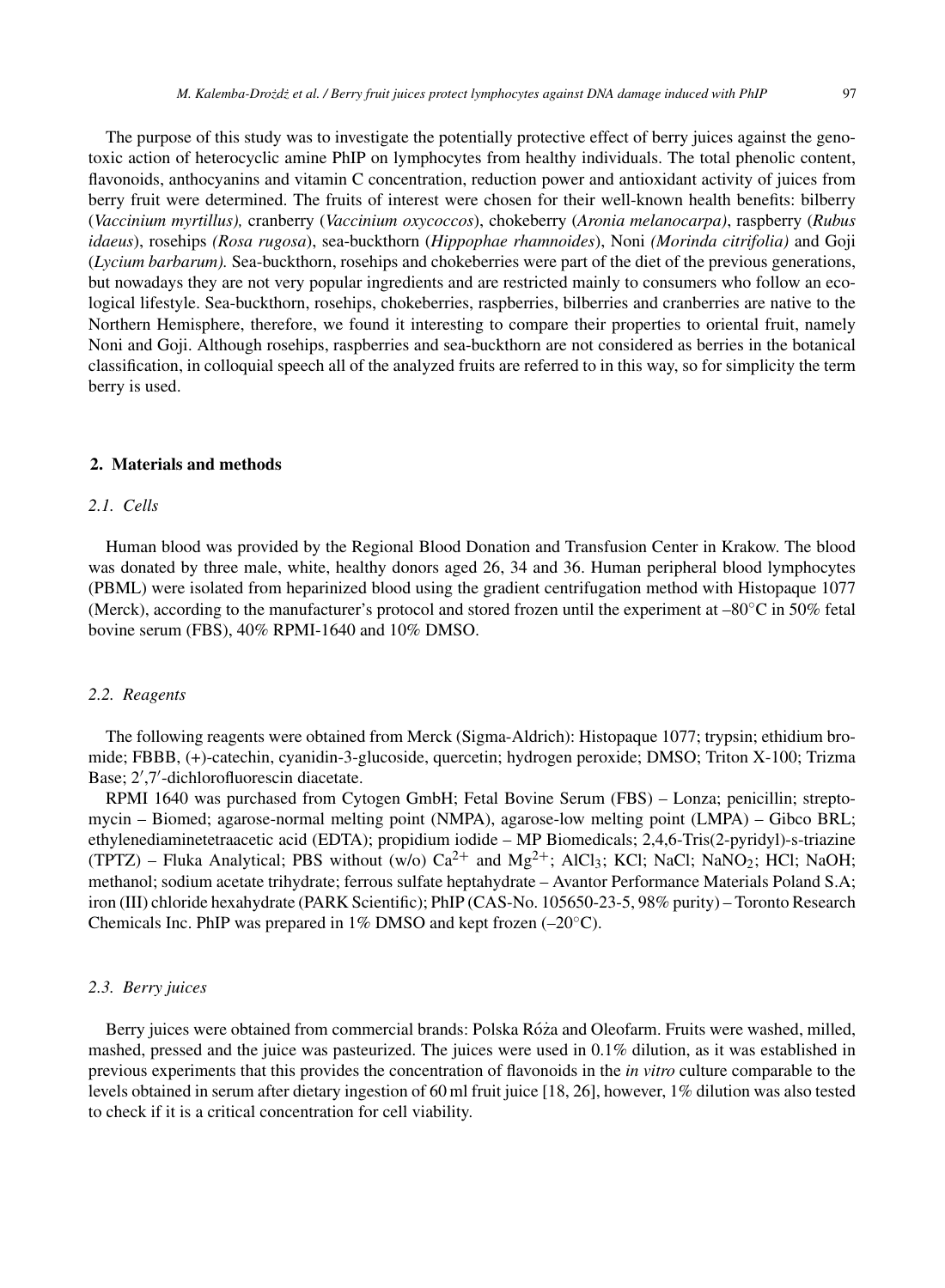# *2.4. Cell culture and treatment*

Before each experiment, lymphocytes were thawed in RPMI with 50% FBS and centrifuged at 1200 rpm at  $4^{\circ}$ C for 5 min. Subsequently, the cells were seeded in a 96-well plate at a density of  $1 \times 10^4$  cells per well in RPMI medium with 10% FBS and incubated at 37 $^{\circ}$ C in 5% CO<sub>2</sub> for 30 minutes [27]. Subsequently, the cells were incubated in 25, 50, 75, 100  $\mu$ M concentrations of PhIP, either with 0.1% berry juices for 1 hour. For the genoprotection investigation, the tested cells were treated with 100  $\mu$ M PhIP together with 0.1% juices for 1 h. For the negative control samples the untreated cells were used, which were incubated in medium only. For the positive control samples the cells incubated in medium with  $100 \mu M$  PhIP were used. The concentration of PhIP was chosen according to the obtained results which proved, that it will induce generation of DNA damage and ROS. All the experiments were run independently for lymphocytes from the three donors and all samples were run in duplicates.

# *2.5. Total polyphenols content – Fast Blue BB assay*

Polyphenol content was determined using Fast Blue BB (FBBB). This is an alternative method to Folin-Ciocalteu's assay to quantify phenolic compounds through direct interaction of polyphenols with the FBBB reagent in an alkaline medium [28] without interference of ascorbic acid. A 0.2 ml aliquot of 0.1% Fast Blue BB reagent was added to 2 ml of samples, mixed for 1 min and 0.2 ml 5% NaOH was added. The reaction was allowed to proceed at room temperature for 90 min. The absorbance was measured with the LEDetect spectrophotometer (Labexim, Austria) at 420 nm. The results were expressed as quercetin equivalent weight [mg/ml].

# *2.6. Vitamin C content with Tillman's method*

Tillman's method is based on the reduction of 2, 6-dichlorophenolinodophenol (DCPIP, Tillman's dye) by ascorbic acid. Because of the high coloration of berry fruit juices, the method was modified by an addition of an organic solvent (chloroform). 10 ml of the centrifuged juice was diluted with chloroform to 50 ml. 10 ml of the solution was titrated with 1 mM DCPIP until a slightly pink coloration lasting for at least 10 seconds was visible. Each sample was analyzed in triplicate. The 1 mg/ml ascorbic acid solution was used as a standard.

# *2.7. Ferric reducing antioxidant power (FRAP) assay*

The FRAP assay was adapted with minor modifications to evaluate the reducing power of the berry juices [29]. Briefly, the calibration curve was plotted using standard FeSO<sub>4</sub> solution. FeSO<sub>4</sub> solutions (0–1 mM) were mixed with FRAP 1 solution (300 mM acetate buffer, 10 mM TPTZ) and incubated (20 min, RT, dark). FRAP 2 solution  $(300 \text{ mM acetate buffer}, 10 \text{ mM TPTZ}, 20 \text{ mM FeCl<sub>3</sub>)$  was added to the  $0.1\%$  juices in ethanol. Subsequently, the mixture was allowed to stand for 20 minutes and the absorbance was measured at 593 nm using a Spectra Fluor Plus Tecan instrument (Tecan, Switzerland). Additionally, 0.1% vitamin C was used as a standard antioxidant solution. The juices analysis was performed in triplicate. The results were expressed as the equivalent of  $Fe^{2+}$ ion concentration and as the equivalent of ascorbic acid.

# *2.8. Determination of total flavonoid content*

For the evaluation of total flavonoid content,  $0.3$  ml of  $5\%$  NaNO<sub>2</sub> was added to 1 ml of berry juice and after 5 min incubation, 0.3 ml 10% AlCl<sub>3</sub> was added. Then 2 ml 1 M NaOH was added to the samples. Then the samples were diluted with 4 ml of distilled water. Absorbance was measured at 510 nm using LEDetect spectrophotometer (Labexim, Austria). The total flavonoid content was determined by a (+)-catechin standard curve and was expressed as catechin equivalents (CE) mg/ml [30].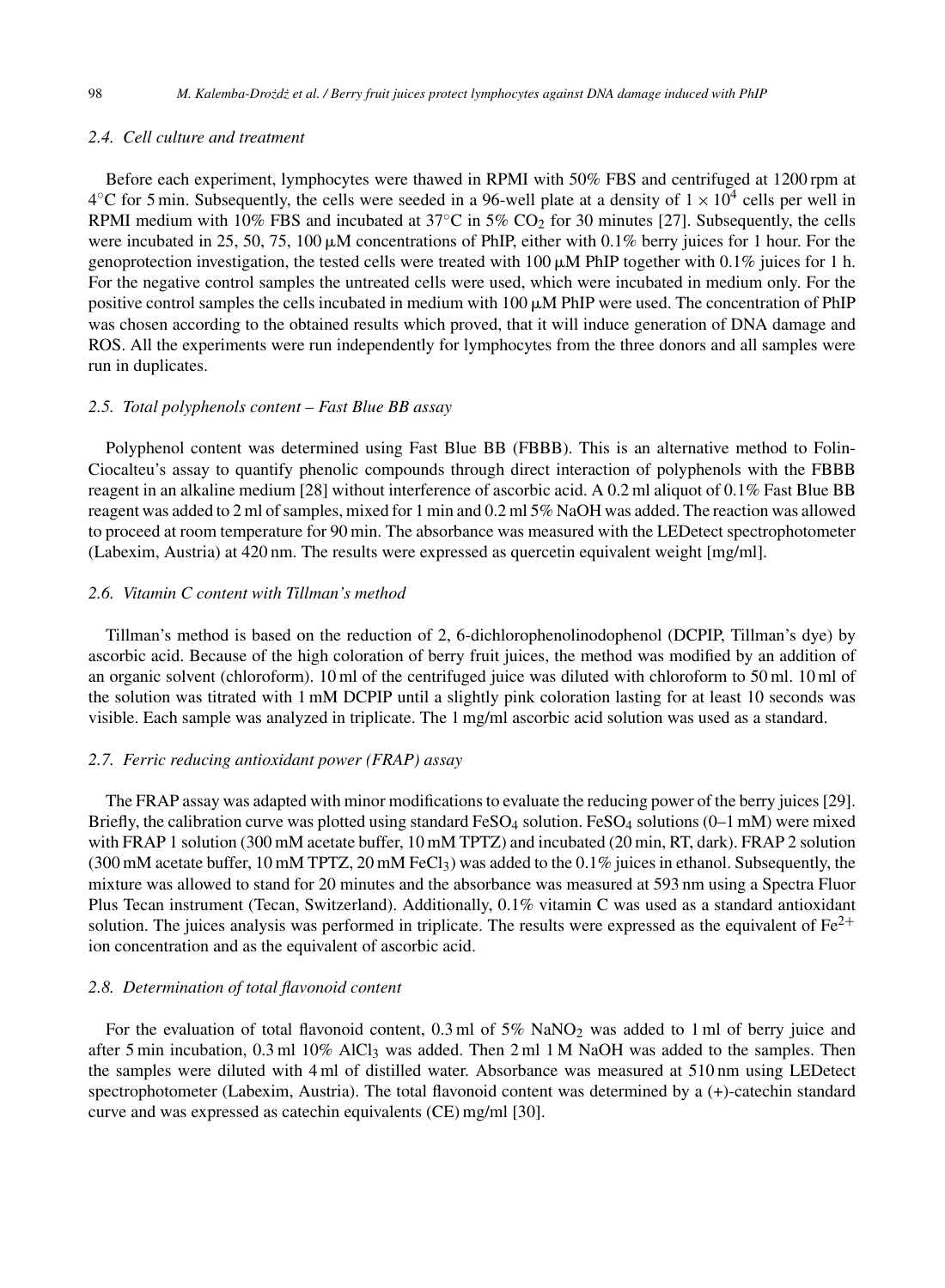# *2.9. Determination of total anthocyanin content*

The total anthocyanin content was determined by the pH differential method [31]. 0.2 ml of berry juice were diluted either with 0.8 ml 0.025 M KCl (pH 1.0) or with 0.8 ml 0.4 M CH<sub>3</sub>COONa·3H<sub>2</sub>O (pH 4.5) buffer solutions. Diluted samples were shaken and left in the dark for 15 min. Absorbance of each diluted sample was measured at both 520 nm and 700 nm at LEDetect spectrophotometer (Labexim, Austria) using water as a reference. Concentration was calculated as follows:

Anthocyanin pigment concentration =  $A \times MW \times DF \times 10^3/\epsilon \times 1$ 

Where: A = 
$$
(A_{520} - A_{700})_{pH 1.0} - (A_{520} - A_{700})_{pH 4.5}
$$

- MW (molecular weight for cyanidin-3-glucoside) = 449.2 g/mol<br>  $\bullet$  DF (dilution factor) = 5
- DF (dilution factor) = 5<br> $10^3$  = factor for convers
- 10<sup>3</sup> = factor for conversion from g to mg<br>  $\epsilon$  = 26 900 molar extinction coefficient
- $\varepsilon = 26900$  molar extinction coefficient
- $l =$  path length in cm

The total anthocyanin content was expressed as cyanidin-3-glucoside equivalents in mg/ml.

# *2.10. Evaluation of cell viability by double-staining fluorescence assay*

For viability measurements in the presence of berry juices and PhIP, the differential fluorescence staining method was performed [27]. Cells were seeded at  $2 \times 10^4$  cells/well in 96-well plates for 1 and 24 hours and  $0.1\%$  juice or 100  $\mu$ M PhIP were added to the respective wells. The staining dye was prepared by mixing fluorescein diacetate in acetone (FDA, 5 mg/ml), ethidium bromide in PBS (EtBr, 200  $\mu$ g/ml) and PBS w/o Ca<sup>2+</sup> and  $Mg^{2+}$ . Samples were mixed with FDA/EtBr and placed on microscope slides. The metabolically active cells are able to hydrolyze fluorescein diacetate to fluorescein, while loss of membrane integrity allows ethidium bromide to enter the cell and stain nucleic acids in red as it is shown in Fig. 1.

At least 100 randomly selected cells were analyzed per slide using a fluorescent inverted microscope Olympus IX50 (Olympus, Tokio, Japan).

# *2.11. The comet assay – evaluation of DNA damage*

The comet assay was performed under alkaline conditions according to the procedure described previously [27].

A pattern of DNA migration through the electrophoresis gel in fluorescent microscope resembles a comet: not damaged head and a tail of migrating fragments of damaged DNA as it is shown in Fig. 2. Comets were visualized using propidium iodine staining. The fluorescence intensity of the comet tail depends on the amount of DNA damage in the nucleus. A fluorescent microscope Olympus IX50 (Olympus, Tokio, Japan) equipped with a 515–560 nm excitation filter and a 590 nm barrier filter was used at a magnification of  $200 \times 0.100$  randomly selected cells were analyzed per sample. All samples were proceeded in duplicates.

The images were analyzed in COMET ASSAY 2.6 software. The results from the three independent experiments were expressed as % DNA in the comet tail (TDC).

## *2.12. Detection of reactive oxygen species by 2 ,7 -dichlorodihydrofluorescein diacetate*

Cells were seeded at  $1 \times 10^5$  cells/ml in black 96-well plates, treated with the tested compounds for 1 hour and subsequently a cell-permeable fluorogenic oxidant-sensing probe, 2',7'-dichlorodihydrofluorescein diacetate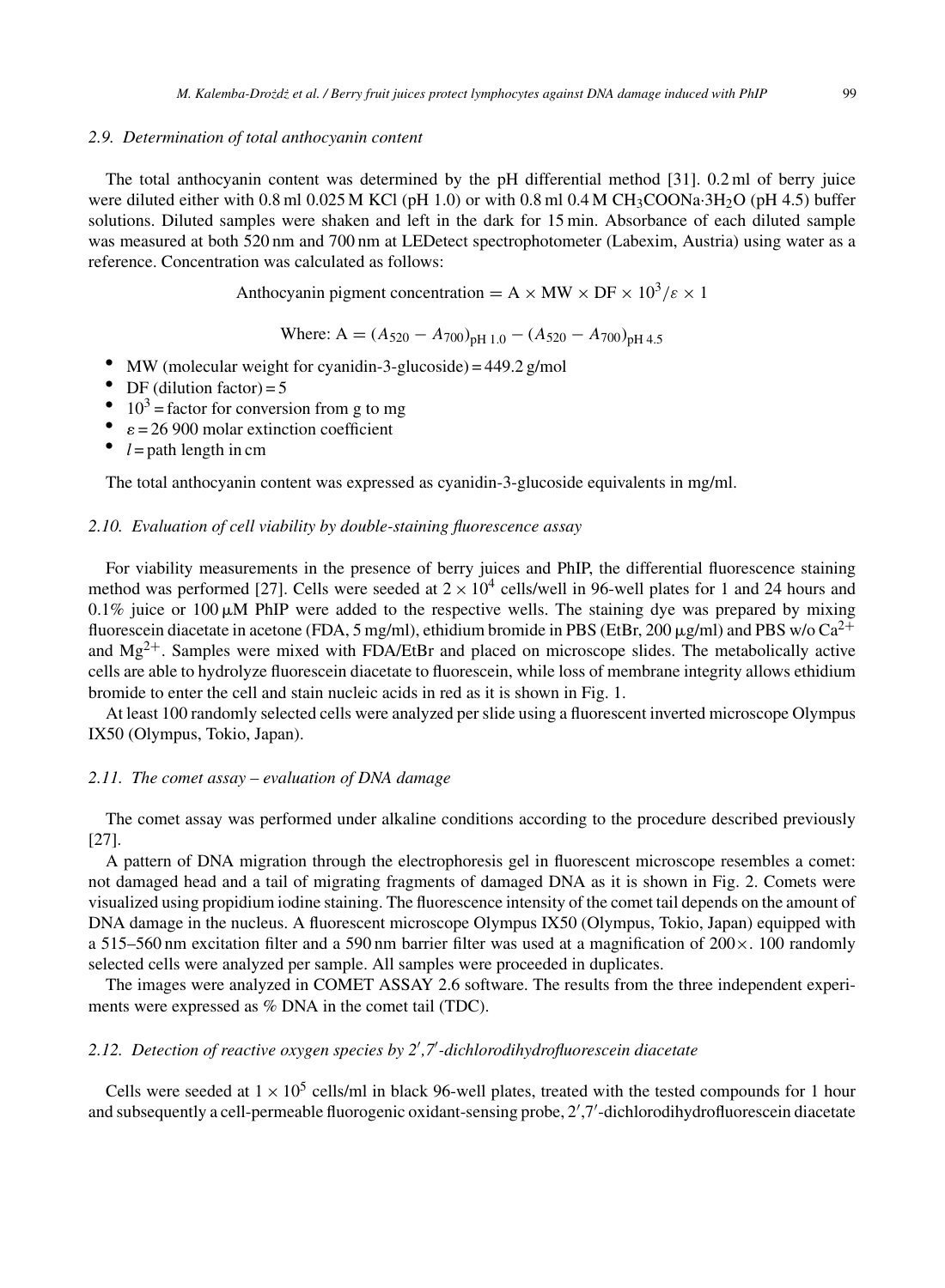

Fig. 1. FDA/EtBr viability assay. Cell viability evaluation with the fluorescein diacetate and ethidium bromide differential staining method visualized in fluorescence microscope (magnification 100×). The green labelled cells are metabolically active and the red labelled cells are considered as dead.

(DCFH-DA), was added at a final concentration of 25  $\mu$ M [32]. For the positive control, 1 mM H<sub>2</sub>O<sub>2</sub> was used. After 10 minutes the plate was centrifuged (3000 rpm, 5 min., RT) and the cell pellets were rinsed in PBS. The plate was read at 485/530 nm. All samples were run in triplicate and three independent experiments were performed.

# **3. Statistical analysis**

Statistical analysis was carried out with Statistica 9 (StatSoft, USA) software. The results obtained from lymphocytes donated by the donors did not differ significantly and they are expressed as a mean from three experiments. The statistical significance of differences between the experimental conditions was assessed by a one-way ANOVA test under the condition of positive homogeneity of variance in Levene's test. The posteriori Tukey's test was performed. A *p* value of 0.05 was considered as the cutoff for significance. The correlation analysis was performed with linear regression and the strength of correlation was established by Pearson's correlation factors.

# **4. Results**

#### *4.1. Total phenolic content, flavonoids, anthocyanins and vitamin C concentration and reducing power of juices*

The results of measured concentrations of phenolic compounds, flavonoids, anthocyanins and vitamin C as well as the reducing power of the berries' juices are collected in Table 1.

We noted the highest content of phenolic compounds in rose hip *(Rosa rugosa)*, chokeberry *(Aronia melanocarpa)*, sea-buckthorn (*Hippophae rhamnoides)* and Goji berry juices (*Lycium barbarum*) along with the highest ferric reducing potentials also observed for these juices. Importantly, *Rosa rugosa* fruit had the highest total content of polyphenols, the highest concentration of flavonoids, anthocyanins and ascorbic acid as well as the highest reducing power. The highest ratio of antocyanins to total phenolic compounds was found in chokeberry juice (over 61%), then in rosehips, bilberries and raspberries juice (48%, 48% and 42%). The lowest anthocyanins to total phenolic ratio was found in Goji and sea-buckthorn (2.1% and 2.8%). The highest flavonoid to phenolic ratio was found in Noni however this juice was characterized by lowest phenolic content among studied juices (2 mg/ml).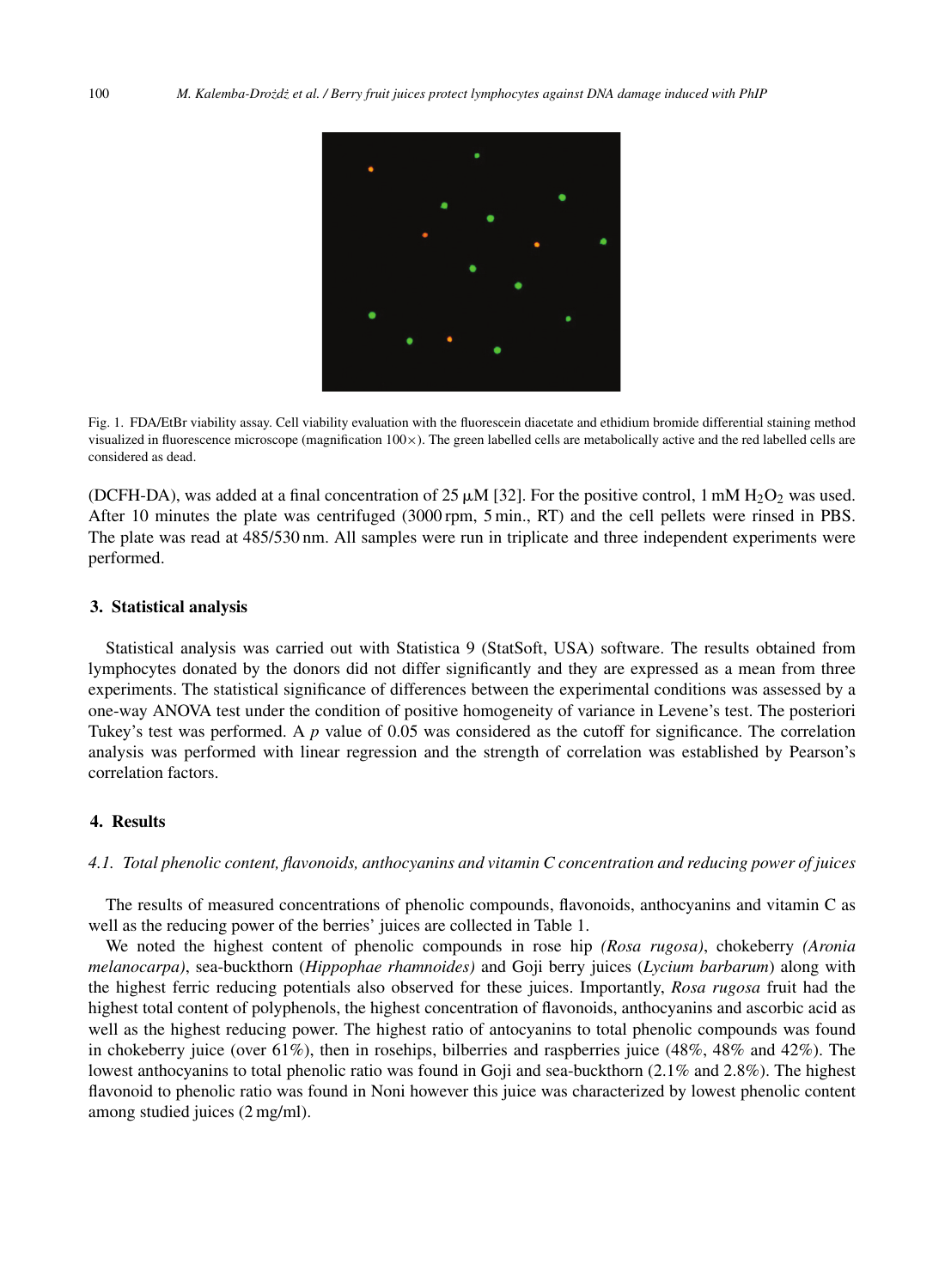

Fig. 2. Comet assay. The comet assay visualization in fluorescence microscope in magnification of 200×. The fluorescence intensity of comet tail depends on the amount of DNA damage in nucleus. In the top picture: Nucleoids of not damaged cells; in the middle: Moderate DNA damage; in the bottom picture: Comets of severely damaged cells.

There was a strong positive correlation found between the antioxidant activity of the fruit juices and total phenolic content  $(y=0.0774x-0.2476; R^2=0.738; p=0.0051)$  (Fig. 3) The outstanding point is representing rosehip juice, which revealed higher antioxidant capacities than would be implied only by the flavonoid content. After exclusion of rosehip juice point from the analysis, the correlation was stronger ( $R^2 = 0.9947$ ;  $p = 0.0003$ ). There was a significant correlation between FRAP and flavonoids and anthocyanins concentration (*y* = 2.7744x + 1.5681, R² = 0.7698, *p* = 0.0002 and *y* = 5.3907x+0.9455, R² = 0.5917, *p* = 0.0031 respectively, shown in Fig. 3).

After excluding the outlier of rosehip juice, which was also characterized by very high ascorbic acid concentration, there was no longer a significant correlation between the ascorbic acid content and the antioxidant power of the juices  $(y = -17.572x + 19.655; R^2 = 0.0335, p = 0.7669)$ . If rosehips juice was included in the analysis, the correlation between FRAP and ascorbic acid concentration was very strong  $(y = 142.81x - 19.313, R^2 = 0.879;$ *p* = 0.0289) as shown in Fig. 4.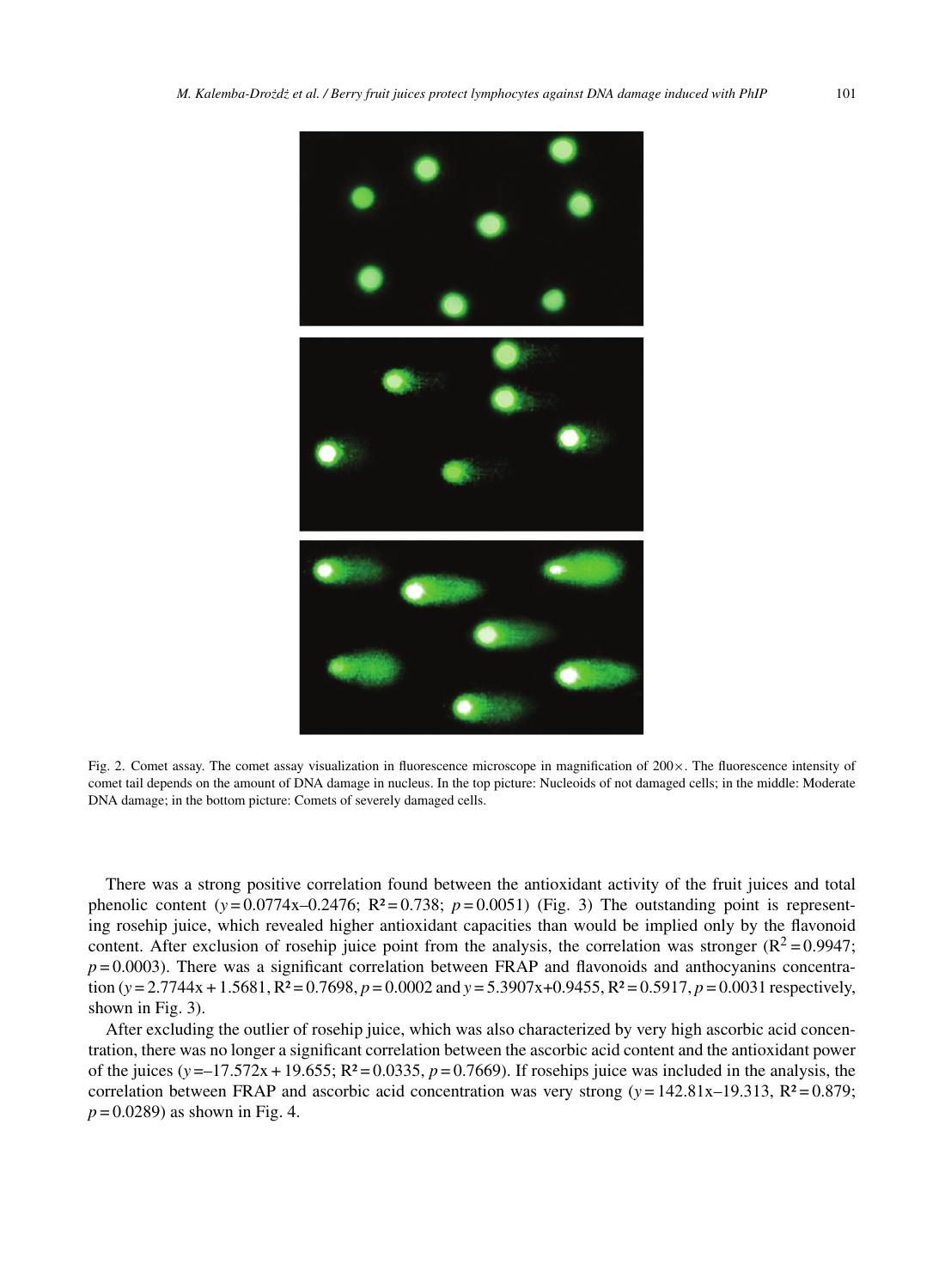Table 1 The antioxidant power (FRAP), polyphenols, flavonoids, anthocyanins and ascorbic acid concentrations in berry fruit juices. The results

| are expressed as mean $\pm$ SD (N = 3) |                           |                        |                       |                         |                             |  |  |  |  |
|----------------------------------------|---------------------------|------------------------|-----------------------|-------------------------|-----------------------------|--|--|--|--|
| Berry juice                            | <b>FRAP</b><br>[eq.Vit.C] | Polyphenols<br>[mg/ml] | Flavonoids<br>[mg/ml] | Anthocyanins<br>[mg/ml] | Vitamin C<br>[ $mg/100ml$ ] |  |  |  |  |
| Bilberry Vaccinium myrtillus           | $0.44 \pm 0.005$          | $12.90 \pm 2.01$       | $2.22 \pm 0.23$       | $6.23 \pm 0.03$         | $3.8 \pm 1.2$               |  |  |  |  |
| Chokeberry Aronia melanocarpa          | $0.50 \pm 0.004$          | $14.18 \pm 1.05$       | $3.5 \pm 0.32$        | $8.75 \pm 0.54$         | $10.6 \pm 2.2$              |  |  |  |  |
| Cranberry Vaccinium oxycoccos          | $0.07 \pm 0.001$          | $1.71 \pm 0.06$        | $0.69 \pm 0.21$       | $0.29 \pm 0.02$         | $9.2 \pm 0.4$               |  |  |  |  |
| Raspberry Rubus idaeus                 | $0.11 \pm 0.001$          | $3.85 \pm 1.22$        | $1.60 \pm 0.32$       | $1.63 \pm 0.07$         | $28.9 \pm 0.6$              |  |  |  |  |
| Rose hips Rosa rugosa                  | $1.88 \pm 0.004$          | $20.36 \pm 1.38$       | $6.44 \pm 0.97$       | $9.93 \pm 0.95$         | $268.3 \pm 15.7$            |  |  |  |  |
| Sea-buckthorn Hippophae rhamnoides     | $0.25 \pm 0.013$          | $7.28 \pm 0.29$        | $3.35 \pm 1.08$       | $0.21 \pm 0.01$         | $48.1 \pm 7.2$              |  |  |  |  |
| Goji Lycium barbarum                   | $0.37 \pm 0.016$          | $11.07 \pm 1.05$       | $4.00 \pm 1.23$       | $0.24 \pm 0.01$         | $2.9 \pm 0.2$               |  |  |  |  |
| Noni Morinda citrifolia                | $0.08 \pm 0.002$          | $2.02 \pm 0.02$        | $1.01 \pm 0.04$       | $0.23 \pm 0.01$         | $2.1 \pm 0.1$               |  |  |  |  |
| Vitamin $C$ 0.1%                       |                           |                        |                       |                         | 100                         |  |  |  |  |

SD – standard deviation.



Fig. 3. The effect of phenolic compounds in berry juices on FRAP. The correlation between antioxidant power of berry juices measured with FRAP method and concentration of polyphenols ( $p = 0.0051$ ), flavonoids ( $p = 0.0002$ ) and anthocyanins ( $p = 0.0031$ ). The regression after exclusion of rosehips outlier is also shown for polyphenols  $(p = 0.0000)$ .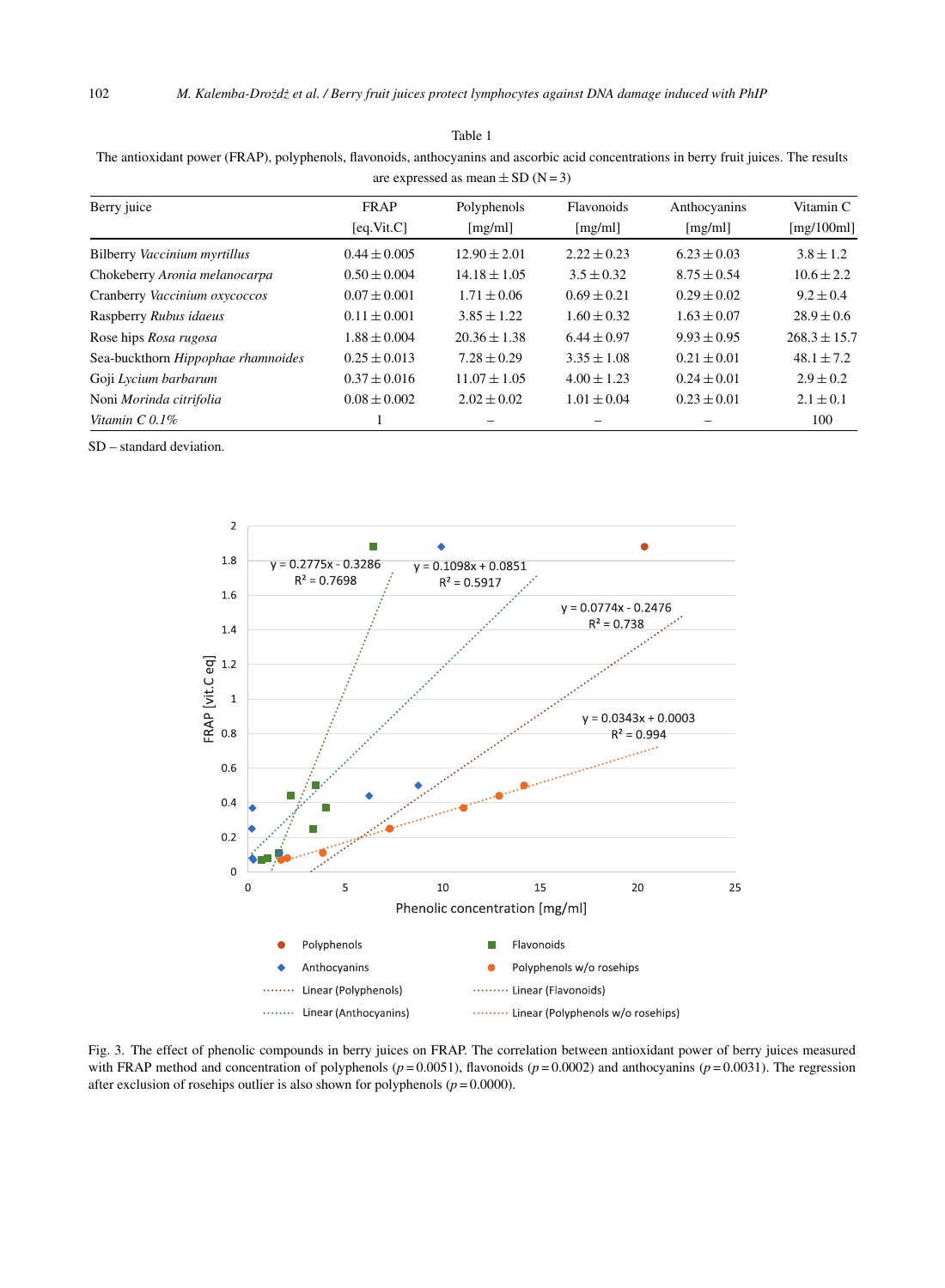

Fig. 4. The relation between vitamin C concentration in berry juices and FRAP. The correlation between antioxidant power measured with FRAP and concentration of ascorbic acid in berry juices  $(p = 0.0051)$ .

| viability of tymphocytes exposed to berry juices in concentration of 1% and 0.1% during 1 h and 24 h incubations |          |           |        |           |             |     |              |     |  |  |
|------------------------------------------------------------------------------------------------------------------|----------|-----------|--------|-----------|-------------|-----|--------------|-----|--|--|
| Juice                                                                                                            | $1\%$ 1h | <b>SD</b> | 1% 24h | <b>SD</b> | $0.1\%$ 1 h | SD. | $0.1\%$ 24 h | SD. |  |  |
| Control                                                                                                          | 94.7     | 4.1       | 84     | 6.5       | 98          | 1.7 | 90           | 3.8 |  |  |
| Bilberry                                                                                                         | 87.7     | 6.3       | $52*$  | 7.5       | 95          | 2.7 | 83           | 4.2 |  |  |
| Chokeberry                                                                                                       | 88       | 9.1       | 83     | 7.5       | 94          | 3.9 | 83           | 2   |  |  |
| Cranberry                                                                                                        | 91.3     | 3.3       | 89     | 0.5       | 96          | 1.4 | 83           | 1.3 |  |  |
| Raspberry                                                                                                        | 87.7     | 4.9       | 81     | 16        | 97          | 2.1 | 80           | 12  |  |  |
| Rosehips                                                                                                         | 86.3     | 7.6       | $67*$  | 10        | 95          | 3.2 | 83           | 5.7 |  |  |
| Sea-buckthorn                                                                                                    | 83.7     | 8.2       | 78     | 7.5       | 91          | 3.5 | 85           | 2.4 |  |  |
| Noni                                                                                                             | 90.7     | 4.6       | 87     | 1.5       | 95          | 1.9 | 83           |     |  |  |
| Goji                                                                                                             | 89.7     | 4.6       | 77     | $\Omega$  | 91          |     | 78*          | 2.5 |  |  |

Table 2 Viability of lymphocytes exposed to berry juices in concentration of 1% and 0.1% during 1 h and 24 h incubations

SD – standard deviation.  $\binom{6}{7}$  < 0.05 in comparison to control sample.

#### *4.2. Determination of cell viability*

To assess the viability of lymphocytes treated with juices at concentrations of  $1\%$  0.1% for 1 and 24 h, a differential double-staining fluorescence assay was performed. The results obtained in all experiments on lymphocytes donated by different donors did not differ significantly.

The obtained data suggests that juices at concentrations of 1% and 0.1% are not toxic to lymphocytes after 1 h and 24 h exposure. As shown in Table 2, when compared to the control, from 91 up to 98% of cells survived a brief exposure to 0.1% juices. After 24 hours we observed a decrease in cell viability for of all the tested juices as well as the control. The viability of cells exposed to 1% juice was significantly lower than exposed to 0.1% (*p* < 0.05). Based on these results, further experiments were performed using 0.1% berry juices.

The cells were also exposed to  $100 \mu M$  PhIP; their viability did not fall below 98% and statistical analysis did not reveal significant differences between PhIP-treated cells and the control sample after 1 h incubation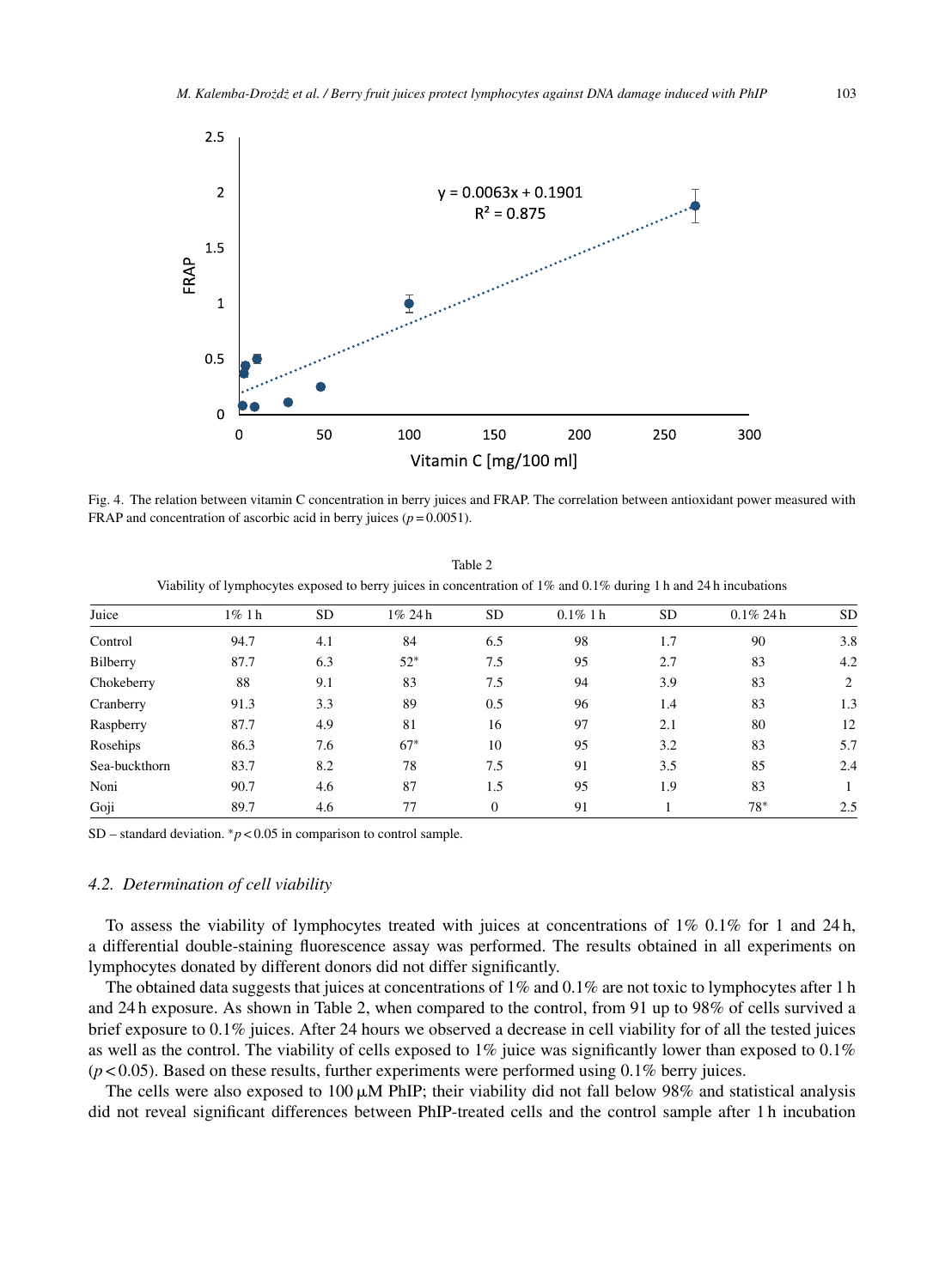

Fig. 5. Genotoxic effect of PhIP on lymphocytes. DNA damage measured with comet assay in lymphocytes exposed to different concentrations of heterocyclic amine PhIP  $(0-100 \mu M)$ . The results are shown as the percentage of Tail DNA Content (TDC) in comparison to control sample (exposed to DMSO as PhIP solvent).

(Student *t*-test,  $\alpha = 5\%$ ). However, the viability of lymphocytes after 24 h exposure to 100  $\mu$ M PhIP significantly decreased, therefore, the experiments with PhIP were carried out with 1 h incubation.

#### *4.3. DNA damage*

Results of the comet assay used for the assessment of the DNA damage level in individual lymphocytes after exposure to different concentrations of PhIP are presented in Fig. 5.

The results indicate that PhIP induces DNA damage in a dose-dependent manner  $(y = 37.134x + 29.62;$  $R^2 = 0.99$ ). At higher concentrations of 75 and 100  $\mu$ M, the strongest potential of PhIP to induce DNA strand breaks was observed. Based on these results, further experiments were performed using PhIP at a concentration of 100  $\mu$ M to evaluate the possible protective effect of berry juices more clearly. Since DMSO had no significant influence on PhIP-induced DNA damage  $(p > 0.05)$ , the samples treated with DMSO were considered as control sample.

To evaluate the influence of the tested berry fruit juices on DNA damage induced by PhIP, lymphocytes were simultaneously exposed to  $0.1\%$  berry juices and  $100 \mu M$  PhIP for 1 hour. The level of DNA fragmentation in lymphocytes was reduced significantly in comparison to the cells exposed only to PhIP (Fig. 6).

In comparison to the group treated with berry juices alone and cells treated with berry juices and  $100 \mu M$  PhIP there was no significant difference in DNA damage, thus berries efficiently protect DNA against PhIP-induced damage. The exception was Goji juice and PhIP treated sample, where the increase of DNA damage level was observed in comparison to lymphocytes treated with Goji juice only  $(p = 0.01)$ .

#### *4.4. ROS formation*

Intracellular ROS level was quantified using 2 ,7 -dichlorofluorescein diacetate (DCFH-DA) fluorescent dye. DCFH-DA is oxidized into a highly fluorescing compound, 2',7'-dichlorofluorescein (DCF) at presence of ROS, and the fluorescence intensity correlates with the amount of ROS generated within the lymphocytes in density  $1 \times 10^5$  cells/ml.

The results revealed dose-dependent correlation between PhIP concentration and ROS formation (*y* = 0.044x + 5.22; R² = 0.9418). The strongest ROS release was observed in lymphocytes after 1-hour incubation with  $100 \mu M$  PhIP concentration (Fig. 7).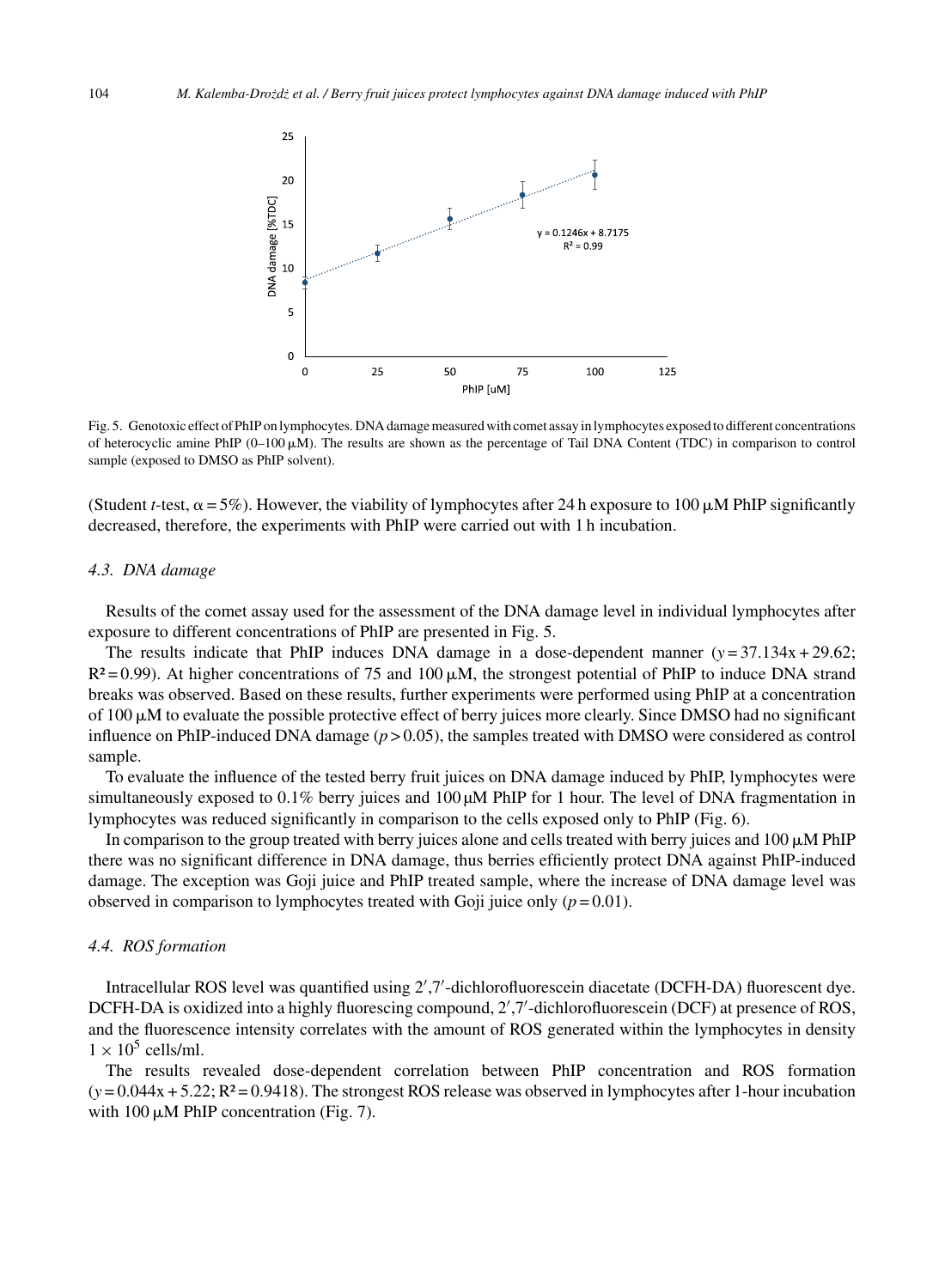

Fig. 6. The effect of berry juices on DNA damage induced by PhIP. DNA damage measured with comet assay in lymphocytes exposed for 1 hour to different 0.1% berry juices alone and to 0.1% juices and 100  $\mu$ M PhIP simultaneously. The results are shown as the percentage of Tail DNA Content (TDC) in comparison to control sample.  $100 \mu M$  PhIP was used as a positive control. \*Asterisks indicate the significant difference between cell treated with juices and PhIP in comparison to cells treated with PhIP only. \*\*Double asterisks denotes the significant difference between cells treated with juice and PhIP in compare to juice only.



Fig. 7. ROS formation in lymphocytes exposed to PhIP. Reactive oxygen species formation measured using DCFH-DA probe in lymphocytes at a density of  $1 \times 10^5$  cells/ml exposed to different concentrations of heterocyclic amine PhIP (0–100  $\mu$ M). The results are shown as a percentage of control sample. ROS level is expressed in relative fluorescence unit.

Consequently, ROS measurement was performed for lymphocytes exposed to 0.1% berry juices. In comparison to untreated cells, we noted that juices from the tested berries did not significantly increase ROS production in lymphocytes, with the exception of cranberries (*p* = 0.03) and Noni juices (*p* = 0.0002). The ROS formation was negatively correlated with polyphenols concentration in berry juices as shown in Fig. 8 (*y* =–0.0826x + 6.4073; R² = 0.4603; *p* = 0.0399) and FRAP (*y* = –0.8853x + 6.0595; R² = 0.4298; *p* = 0.04839).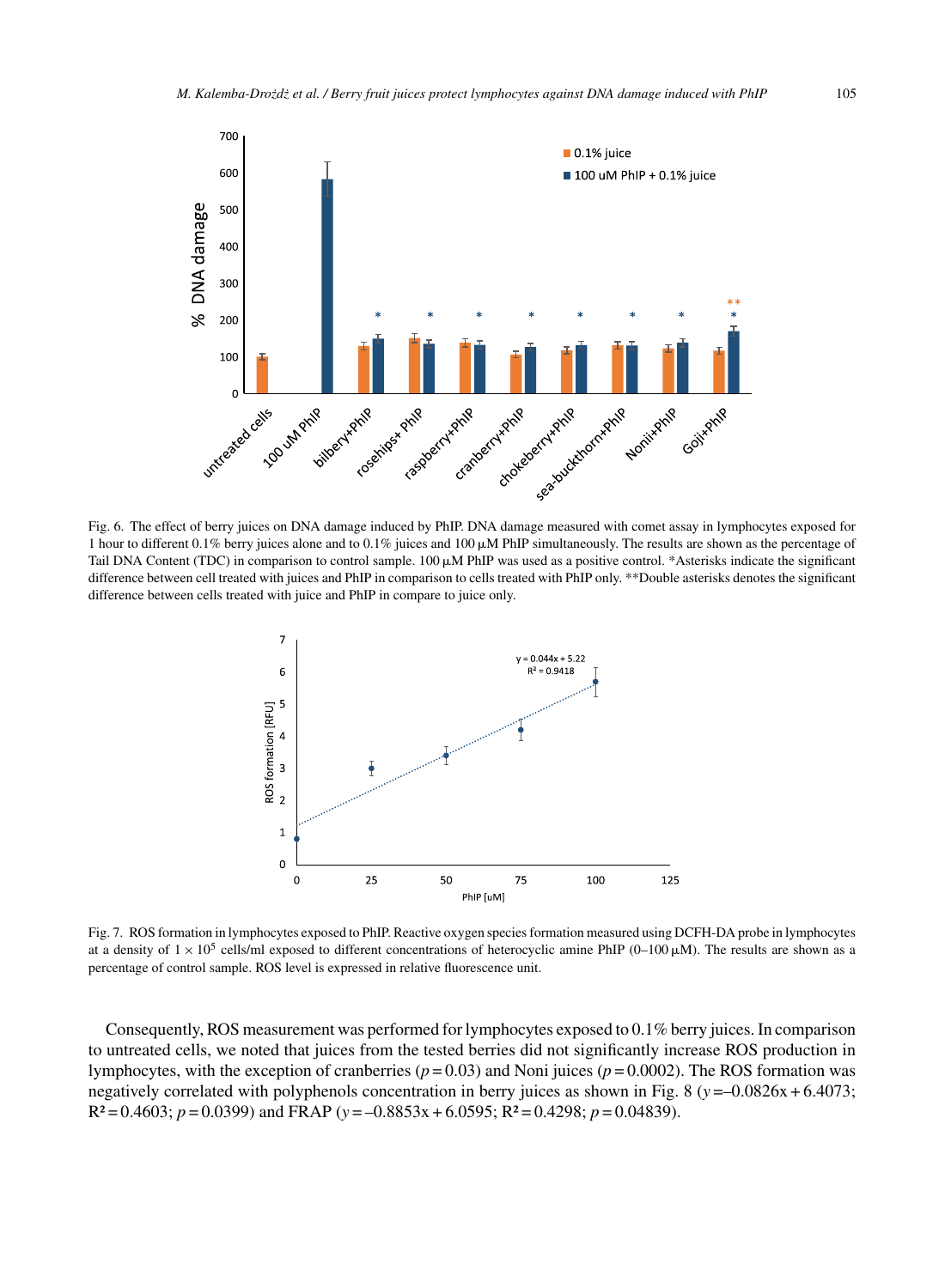

Fig. 8. The relation between polyphenols in berry juices and ROS formation in lymphocytes. The correlation between reactive oxygen species formation in lymphocytes treated with berry juices. ROS generation was measured using DCFH-DA probe in lymphocytes at a density of  $1 \times 10^5$  cells/ml exposed for 1 hour to different 0.1% berry juices. ROS level is expressed in relative fluorescence unit.

Finally, the ability of juices to decrease ROS generated by PhIP was evaluated. Therefore, the lymphocytes were simultaneously treated with 100  $\mu$ M PhIP and 0.1% berry fruit juices. The results are shown in Fig. 9, including cells treated with  $100 \mu M$  PhIP only, as a positive control.

We noted that all of the investigated berry fruit juices reduced oxidative stress caused by  $100 \mu M$  PhIP in lymphocytes from healthy individuals.

## **5. Discussion**

The results of this study demonstrate that PhIP leads to DNA damage induction in healthy lymphocytes in a dose-dependent manner, as it is consistent with previous reports [33–35]. Regardless of the notion that PhIP is one of the most abundant genotoxic amines in the human diet [36], the main aim of our study was to establish the effect of berry juices against the harmful effect of PhIP on healthy lymphocytes.

Fruit juices, that can be directly consumed as part of the human diet, instead of isolated phytochemicals, were chosen as the subject of this study because they presumably exhibit greater health benefits due to the synergic effect of polyphenols, vitamins and other nutrients [37, 38]. It is important to highlight that the antioxidant potential of whole dietary products should be tested, due to the unique complexity of phytochemicals contained in them. In our diet we do not consume just a mixture of carotenoids, polyphenols, vitamins, minerals, amines and other constituents. The active components function in comprehensive and balanced systems that are characterized by a broad spectrum of synergic actions, and it is these systems – not the isolated compounds – that we consume in plant food. The incubation of cells in a juice concentration of 0.1% is comparable to the polyphenol concentration in serum achieved by consumption of 60 ml of juice [18, 26] and, as has been shown, higher concentrations may reduce cell viability and increase DNA damage. However, fruits may differ in phytochemicals' concentrations between different cultivars and due to weather, region, harvest time and stage of ripeness [39–42]. Then research using separated compounds might be helpful to understand the mechanism of observed phenomena. However, it must be stated that the study is always a simplified model whereas complex juices with the variety of phytochemical composition faces the diversity of reactions of different tissues and inter-individual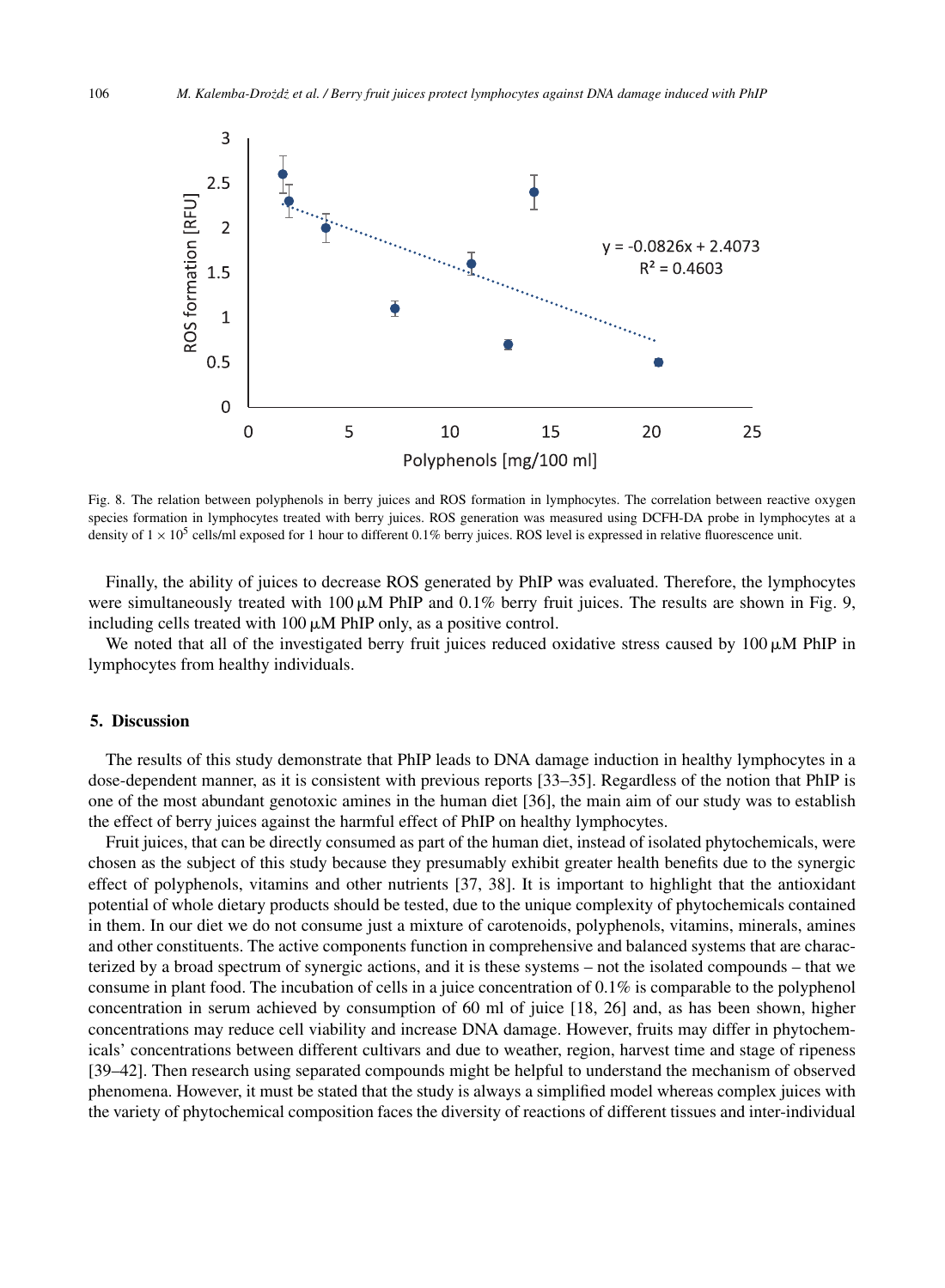

Fig. 9. The effect of berry juices on ROS induced in lymphocytes by PhIP. Reactive oxygen species formation measured using DCFH-DA probe in lymphocytes at a density of  $1 \times 10^5$  cells/ml exposed for 1 hour to different 0.1% berry juices alone and to 0.1% juices and 100  $\mu$ M aromatic amine PhIP simultaneously. The results are shown as a percentage of negative control sample.  $100 \mu M$  PhIP was used a positive control. \*Asterisks indicate the significant differences between cell treated with juices and PhIP in comparison to cells treated with PhIP only. \*\*Double asterisks denotes the significant difference between cells treated with juice and PhIP in comparison to juice only. # Hashes indicate significant differences between the cells treated with juice only to untreated cells.

variability resulting from genetic polymorphism, hormonal status and metabolic challenges. Therefore, *in vitro* studies are an introduction helping to evaluate possible results of *in vivo* research.

In the first part of experiments, we investigated whether the tested juices contain high amounts of antioxidant compounds. The studied juices differed in anthocyanins and flavonoid content. Chokeberries', rosehips' and bilberries' phytochemical composition was characterized by a prevalence of anthocyanins, which is consistent with published data [43–48]. The lowest anthocyanins to total phenolic ratio was found in Goji and sea-buckthorn, which was characterized by high flavonoid content – comparable to other studies [40, 45, 49–51]. The highest flavonoid to phenolic ratio was found in Noni, however, this juice was characterized by the lowest phenolic content among studied juices, which differs from other studies [39, 52]. Possibly Noni was harvested before ripening to enable long-term transport what might explain the differences [39].

Especially high concentrations of polyphenols in *Rosa rugosa* juice were noted, as well as the concentrations of flavonoids and anthocyanins were the highest among studied juices [41, 43, 44, 53]. We confirmed that pasteurized juice pressed from rosehips also contains high amounts of vitamin C, over 260 mg/100 ml, while fresh fruit content was found to vary from 400 to 2500 mg/100 g [54–56]. Moreover, in this study, a significant anti-radical activity and genoprotective properties of rosehips were confirmed [32].

The bilberry (*Vaccinium myrtillus*) grows in North America, Europe, Asia and Africa; it is also known as wild blueberries or European blueberries to distinguish it from American blueberries (*Vaccinium cyanococcus*). We confirmed that main polyphenols in bilberries are anthocyanins [45–47, 53]. Bilberries pasteurized juice contained less vitamin C than fresh fruit  $(3.8 \text{ mg}/100 \text{ ml} \text{ versus } 18 \text{ mg}/100 \text{ g} [57])$ . Different species of blueberries (*Vaccinium*) demonstrate anticarcinogenic action, especially due to their antioxidant properties [47, 53, 57–60].

Likewise, chokeberry juice revealed antioxidant and anti-inflammatory activity due to its free radical scavenging [45, 48, 61]. It was observed that chokeberry juice enhanced the tumor-promoting action of carcinogenic N-nitrosodiethylamine in rat liver [62], and in our study we also observed an effect on ROS formation in human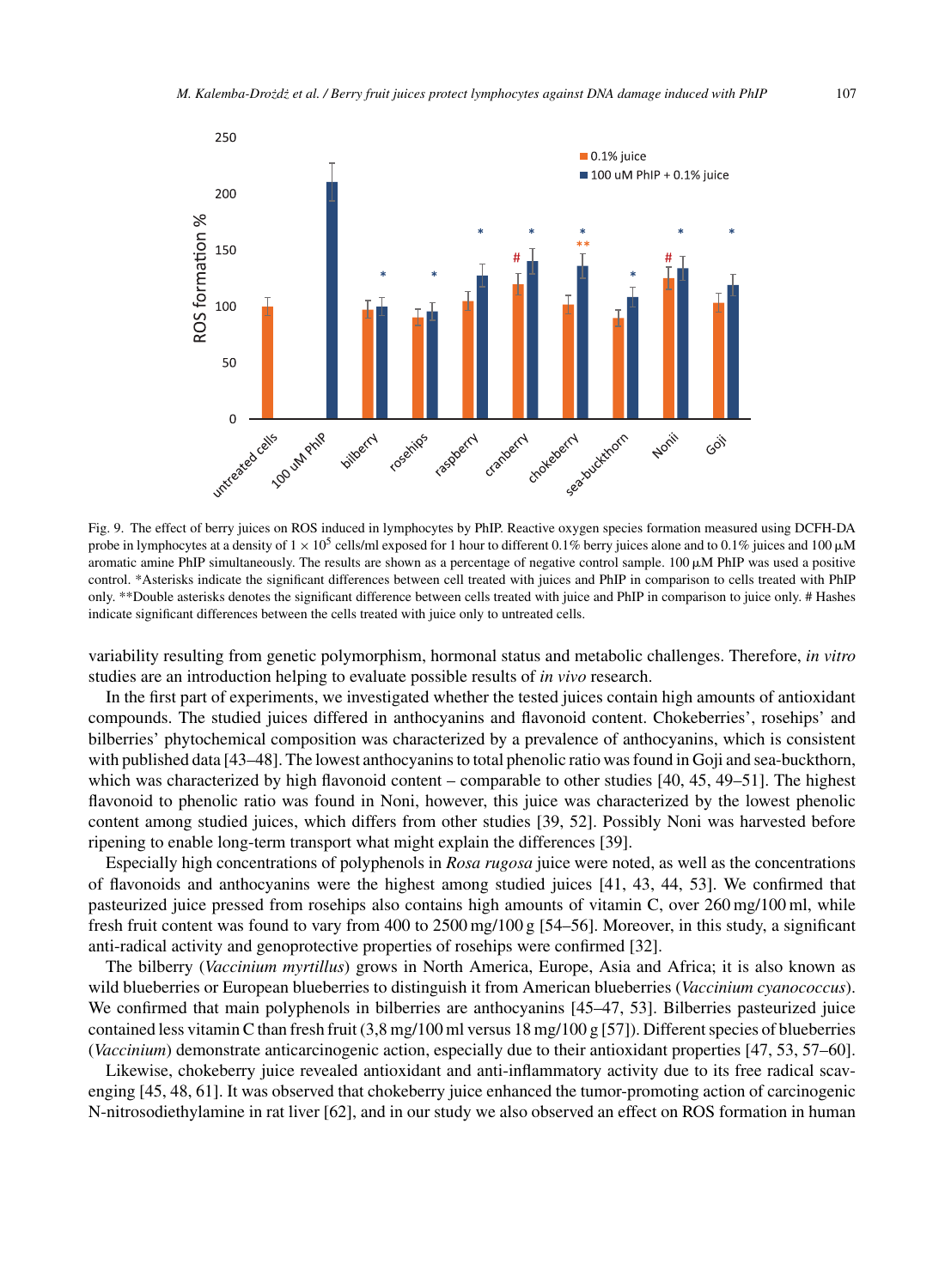lymphocytes incubated with PhIP, which may indicate paths to new studies on the usage of chokeberries in supportive therapy.

We confirmed that the juice of sea-buckthorn *(Hippophae rhamnoides*) contains flavonoids as the dominant polyphenols fraction [45, 51, 63], however, the process of pressing and pasteurization of juice causes the loss of vitamin C down to 48 mg/100 ml, while in fresh fruit it is reported at level of 114 to 1550 mg/100 g). Seabuckthorn juice acts as a genoprotective agent and its antioxidative properties have also been confirmed [45, 51, 64].

Cranberries (*Vaccinium oxycoccos*), the European swamp cranberry juice, contained the prevalence of flavonoids, however, the concentration of polyphenols was much lower than reported previously [46, 47, 65, 66]. Although, some studies suggested that cranberries have genoprotective abilities [20, 67], in contrast we observed a slight ROS generation capacity of cranberry juice. Nevertheless, it did not interfere with the protective action of cranberries against PhIP-induced DNA damage.

Raspberries (*Rubus idaeus*) contain flavonoids and anthocyanins at a comparable level to cranberries [42, 45, 68]. Moreover, raspberries have proven their antioxidant action [42, 68].

*Morinda citrifolia* (commonly known as Noni fruit) is often used in the folk medicine of the Indian. The anticarcinogenic and antimutagenic effects of Noni juice were proved in *Drosophila* [69], as well as in humans [70]. However, in our study we did not confirm the reports of high phenolic content in Noni [69, 71]. Noni pressed and pasteurized juice was characterized by very low concentration of polyphenols compounds, like flavonoids and anthocyanins, and it revealed weak genoprotective abilities against PhIP induced damage. Moreover, Noni also generated ROS and some DNA damage in lymphocytes by itself. The low polyphenols content and low genoprotective capacity of Noni may indicate that the fruits were harvested before full ripening [39, 41].

Goji berry (*Lycium barbarum*) is the traditional Chinese medicinal plant which is valued for its abundance of bioactive like anthocyanins [72]. It was demonstrated that Goji berries decrease levels of PhIP-induced DNA damage [73–75], however, in our study Goji showed the weakest protective abilities of all of the studied fruits, although, it has high flavonoid content. The possible explanation could be a presence of some additional chemicals in juice, which block the positive effect of polyphenols. More accurate chemical analyzes are needed to explain this observation.

The present results confirm the well-established genotoxic effect of PhIP [76]. More importantly, we have shown here that berries native to the Northern Hemisphere act as antioxidants and protective agents and all tested crude berry juices are able to reduce PhIP-induced DNA damage. The protective effect may be obtained by direct antioxidant action, but also other mechanisms are possible, e.g. activation of detoxification enzymes [22, 77, 78]. The analysis of anthocyanins and flavonoids concentrations shows that both groups have a contribution to antioxidant properties of berry juices.

The antioxidant action may also arise from the vitamin C content in fruit juices, however, as it was observed in other studies, polyphenols contribute substantially to the antioxidant effect, while ascorbic acid makes a minor contribution to the total antioxidant capacity [53]. Nevertheless, juices contain less vitamin C than fresh fruit as it is partially lost during processing – juices exhibit strong antioxidant power correlated with polyphenols concentration.

We observed a dose-dependent increase of ROS formation by PhIP. Previous reports have shown that PhIP can lead to the production of ROS and DNA adduct formation in cancer cell lines [79, 80] as well as in normal cell lines (MCF-10A, normal breast epithelial cells) [34]. We have shown that antioxidant-rich berry juices can almost totally inhibit oxidative stress induced by PhIP.

#### **6. Conclusions**

Our results clearly show that PhIP is responsible for DNA damage and ROS formation in non-transformed cells. Furthermore, as nontoxic agents, berry fruit juices rich in polyphenols display a great ability to reduce DNA damage and ROS formation induced by PhIP.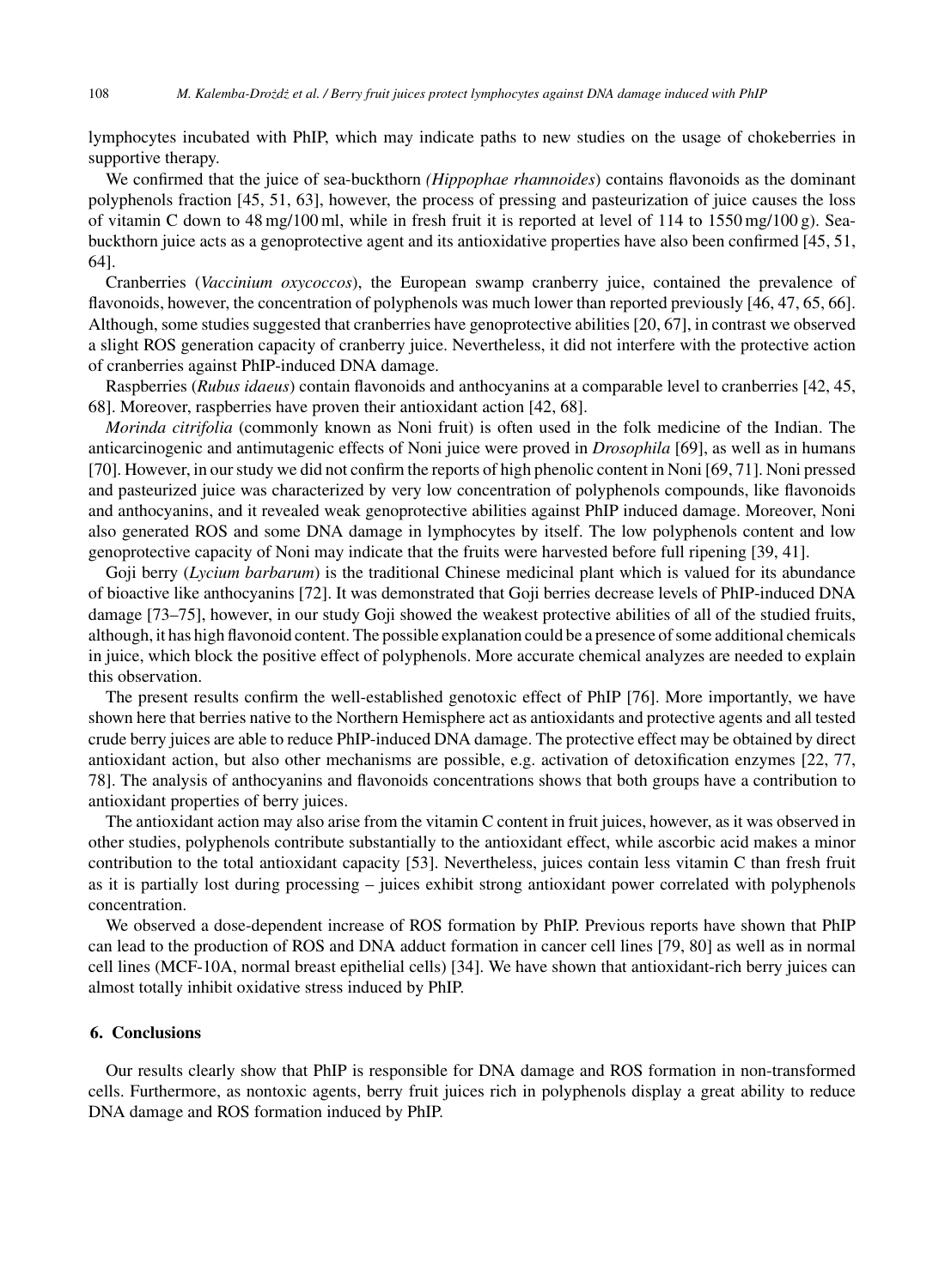Due to the fact that both groups of tested samples (heterocyclic aromatic amines (PhIP) and berries) are present in our diet, the results obtained in this study provide an up-to-date understanding of the role of the interaction between components ingested on a daily basis. Testing the neutralizing capacity of fruit polyphenols towards HCAs can serve as a new strategy in the field of chemoprevention of a wide variety of cancers. Furthermore, as naturally occurring antioxidants, berries are effective in reducing the amount of free radicals generated in normal cells, which provides protection against oxidative stress. The results show that berries native to the Northern Hemisphere have strong genoprotective abilities and that the phenolic compounds are responsible for the antioxidant action of berry fruit. It is extremely important to emphasize the importance of polyphenols in maintaining health, because usually neither the nutrition data, nor any recommended dietary allowances documents contain the information on necessity of consuming phenolic compounds. The classical dietetics focuses solely on ensuring the fulfillment of the nutritional demand for vitamins, microelements and energetic components. This can lead to the illusory impression that supplementation of analytical ingredients can fulfill all of the nutritional needs. While polyphenols, especially flavonoids, seem to have important influence on human wellness and their only dietary source are plants.

Current nutrition recommendations state that a plant-based diet is considered the most beneficial for humans [81, 82], while processed meat products are proven to increase cancer risk [83, 84]. Moreover, the high ratio of vegetable and fruit intake to meat consumption is confirmed as one of the most important factors in the context of cancer development [8, 13]. The benefits of eating fruit cannot be overestimated [14, 85-86] and the more types of fruit we eat, the more benefits for our health [87]. Therefore, berries, as natural source of polyphenols, should be recommended in the daily diet.

#### **Acknowledgments**

This study was supported by the Statutory Scientific Fund of Andrzej Frycz Modrzewski Krakow University. Faculty of Biochemistry, Biophysics and Biotechnology of Jagiellonian University is a partner of the Leading National Research Center (KNOW) supported by the Ministry of Science and Higher Education.

# **Funding**

The authors report no funding.

#### **Conflict of interest**

The authors have no conflict of interest to report.

# **References**

- [1] Anand P, Kunnumakara AB, Sundaram C, Harikumar KB, Tharakan ST, Lai O, Sung B, Aggarwal BB. Expert Review Cancer is a Preventable Disease that Requires Major Lifestyle Changes. Pharm Res. 2008; 25, 2097-2116. doi: 10.1007/s11095-008-9661-9
- [2] El-zein R, Etzel CJ, Lopez MS, Gu Y, Spitz MR, Strom SS. Human sensitivity to PhIP : A novel marker for prostate cancer risk. Mutat Res-Fund Mol M. 2006;601:1-10. doi: 10.1016/j.mrfmmm.2006.05.023
- [3] Tavan E, Cayuela C, Antoine J, Trugnan G, Chaugier C, Cassand P. Effects of dairy products on heterocyclic aromatic amine-induced rat colon carcinogenesis. Carcinogenesis. 2002;23, 477-483. doi: 10.1093/carcin/23.3.477
- [4] Nakagama M, Nakanishi M, Ochiai M. Modeling human colon cancer in rodents using a food-borne carcinogen, PhIP. Cancer Sci. 2005;96, 627-636. doi: 10.1111/j.1349-7006.2005.00107.x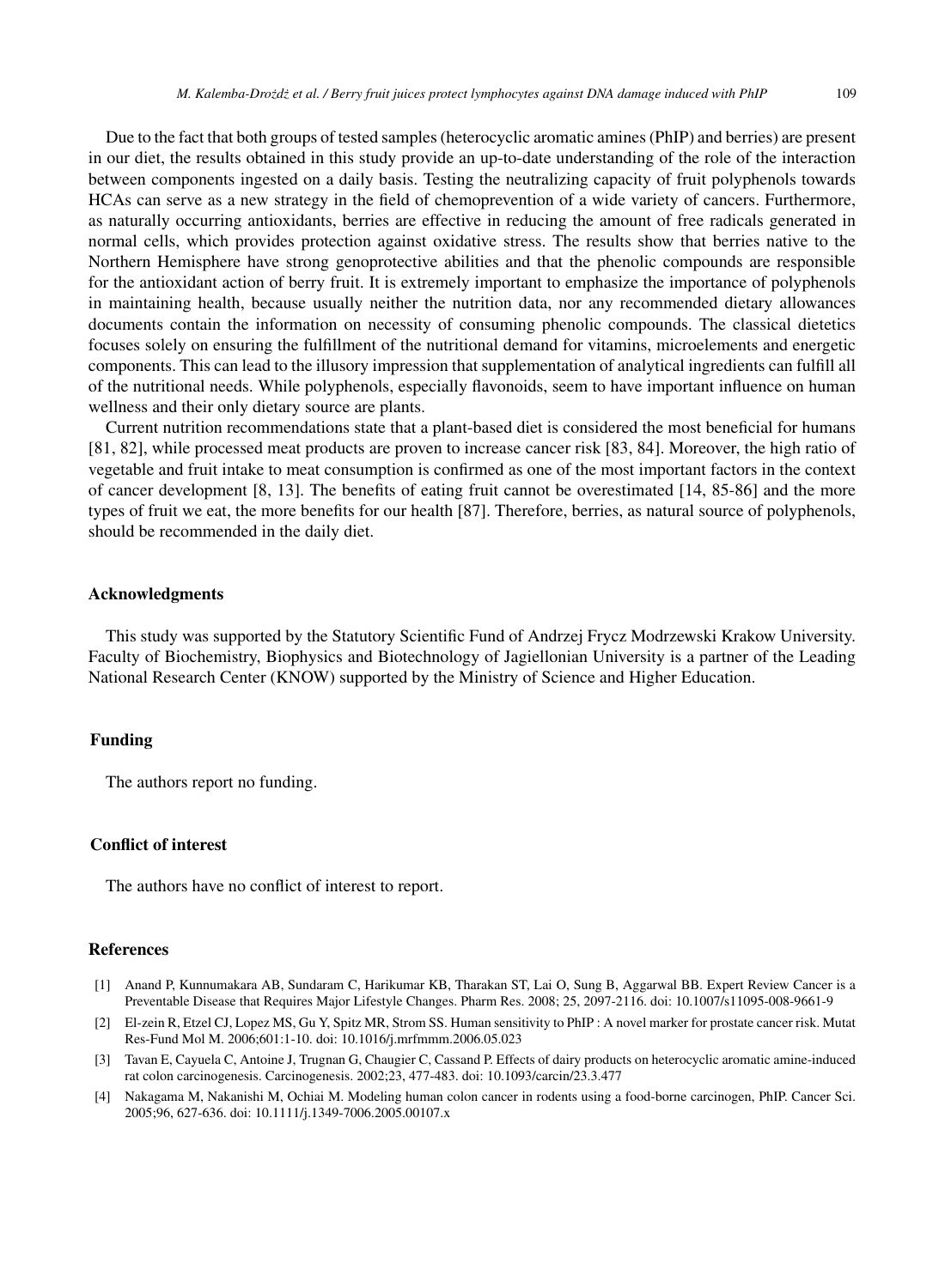- [5] Oz F, Kaban G, Kaya M. Effects of cooking methods and levels on formation of heterocyclic aromatic amines in chicken and fish with Oasis extraction method. Food Sci Technol. 2010;43:1345-1350. doi: 10.1016/j.lwt.2010.04.014
- [6] Jamali M, Teng H, Zhang Y, Peng Z. Inhibitory Effect of Rosa rugosa Tea Extract on the Formation of Heterocyclic Amines in Meat Patties. Molecules. 2016;21:173. doi: 10.3390/molecules21020173
- [7] Rohrmann S, Hermann S, Linseisen J. Heterocyclic aromatic amine intake increases colorectal adenoma risk: Findings from a prospective European cohort study. Am J Clin. 2009;89:1418-1424. doi: 10.3945/ajcn.2008.26658
- [8] Kapiszewska M. A vegetable to meat consumption ratio as a relevant factor determining cancer preventive diet. The Mediterranean versus other European countries. Forum Nutr. 2006;59:130-153. doi: 10.1159/000095211
- [9] Vanamala J. Food Systems Approach to Cancer Prevention. Crit Rev Food Sci Nutr. 2015;57(12):2573-2588. doi: 10.1080/10408398.2015.1028023
- [10] Boeing H, Bechthold A, Bub A, Ellinger S, Haller D, Kroke A, Leschik-Bonnet E, Muller MJ, Oberritter H, Schulze M, Stehle P, Watzl ¨ B. Critical review: Vegetables and fruit in the prevention of chronic diseases. Eur J Nutr. 2012;51(6): 637–663. doi: 10.1007/s00394- 012-0380-y
- [11] Afrin S, Giampieri F, Gasparrini M, Forbes-Hernandez TY, Varela-Lopez A, Quiles JL, Mezzetti B, Battino M. Chemopreventive ´ and Therapeutic Effects of Edible Berries: A Focus on Colon Cancer Prevention and Treatment. Molecules. 2016;21:169. doi: 10.3390/molecules21020169
- [12] Aqil F, Jeyabalan J, Kausarb H, Munagalaa R, Singhd IP, Gupta R. Lung cancer inhibitory activity of dietary berries and berry polyphenolics. J Berry Res. 2017;6:105–114. doi:10.3233/JBR-160120
- [13] de Carvalho AM, Carioca AA, Fisberg RM, Qi L, Marchioni DM. Joint association of fruit, vegetable, and heterocyclic amine intake with DNA damage levels in a general population. Nutrition. 2016;32(2):260-4. doi: 10.1016/j.nut.2015.08.018
- [14] López-Romero D, Izquierdo-Vega JA, Morales-González JA, Madrigal-Bujaidar E, Chamorro-Cevallos G, Sánchez-Gutiérrez M, Betanzos-Cabrera G, Alvarez-Gonzalez I, Morales-González Á, Madrigal-Santillán E. Evidence of Some Natural Products with Antigenotoxic Effects. Part 2: Plants, Vegetables, and Natural Resin. *Nutrients*, 2018;*10*:1954. doi: 10.3390/nu10121954
- [15] Wu S, Tian L. Diverse Phytochemicals and Bioactivities in the Ancient Fruit and Modern Functional Food Pomegranate (Punica granatum). Molecules. 2017;22 pii: E1606. doi: 10.3390/molecules22101606
- [16] Diaconeasa Z, Leopold L, Rugina D, Ayvaz H, Socaciu C. Antiproliferative and antioxidant properties of anthocyanin rich juices from ˘ blueberry and blackcurrant juice. Int J Mol Sci. 2015;16, 2352-2365. doi: 10.3390/ijms16022352
- [17] Baba AB, Kowshik J, Krishnaraj J, Sophia J, Dixit M, Nagini S. Blueberry inhibits invasion and angiogenesis in 7,12-dimethylbenz [a]anthracene (DMBA)-induced oral squamous cell carcinogenesis in hamsters via suppression of TGF-β and NF-κB signaling pathways. J Nutr Biochem. 2016;35, 37-47. doi: 10.1016/j.jnutbio.2016.06.002
- [18] Nguyen V, Tang J, Oroudjev E, Lee CJ, Marasigan C, Wilson L, Ayoub G. Cytotoxic effects of bilberry extract on MCF7-GFP-tubulin breast cancer cells. J Med Food. 2010;13, 278-285. doi: 10.1089/jmf.2009.0053
- [19] Deng Y, Li Y, Yang F, Zeng A, Yang S, Luo Y, Zhang Y, Xie Y, Ye T, Xia Y, Yin W. The extract from Punica granatum (pomegranate) peel induces apoptosis and impairs metastasis in prostate cancer cells. Biomed Pharmacother. 2017;93, 976-984. doi: 10.1016/j.biopha.2017.07.008
- [20] Izquierdo-Vega JA, Morales-González JA, SánchezGutiérrez M, Betanzos-Cabrera G, Sosa-Delgado SM, Sumaya-Martínez MT, Morales-González Á, Paniagua-Pérez R, Madrigal-Bujaidar E, Madrigal-Santillán E. Evidence of Some Natural Products with Antigenotoxic Effects. Part 1: Fruits and Polysaccharides. Nutrients. 2017;9(2). pii: E102. doi: 10.3390/nu9020102
- [21] Cheng KW, Wu Q, Zheng ZP, Peng X, Simon JE, Chen F, Wang M. Inhibitory effect of fruit extracts on the formation of heterocyclic amines. J Agric Food Chem. 2007;55(25):10359-65. doi: 10.1021/jf071820z
- [22] Platt KL, Edenharder R, Aderhold S, Muckel E, Glatt H. Fruits and vegetables protect against the genotoxicity of heterocyclic aromatic amines activated by human xenobiotic-metabolizing enzymes expressed in immortal mammalian cells. Mutat Res. 2010;703, 90-98. doi: 10.1016/j.mrgentox.2010.08.007
- [23] Zhao M, Wang P, Li D, Shang J, Hu X, Chen F. Protection against neo-formed contaminants (NFCs)-induced toxicity by phytochemicals. Food Chem Toxicol, 2017;108, (Pt B):392-406. doi: 10.1016/j.fct.2017.01.023
- [24] Cierniak A, Łabno A, Winiarski M, Dembiński M, Budzyński P, Kalemba-Drożdż M. "Wpływ kurkuminy na uszkodzenia DNA indukowane mutagennym składnikiem żywności (heterocykliczna amina aromatyczna) w limfocytach pacjentów z nowotworem jelita grubego", Państwo i Społeczeństwo, Medycyna i Zdrowie Publiczne. 2017; (4), 23-40. doi: 10.31749/pismzp2017/19183
- [25] Cierniak A, Skubal M, Kalemba-Drożdż M. Czy galusan epigallokatechiny może być skutecznym polifenolem w terapii skojarzonej z etopozydem w leczeniu przewlekłej białaczki szpikowej? Państwo i Społeczeństwo, Medycyna i Zdrowie Publiczne. 2018;(3), s 9-28. doi: 10.31749/pismzp2018/20836
- [26] Hollman PC, van Trijp JM, Mengelers MJ, de Vries JH, Katan MB. Bioavailability of the dietary antioxidant flavonol quercetin in man. Cancer Lett. 1997;114:139-140. doi:10.1016/s0304-3835(97)04644-2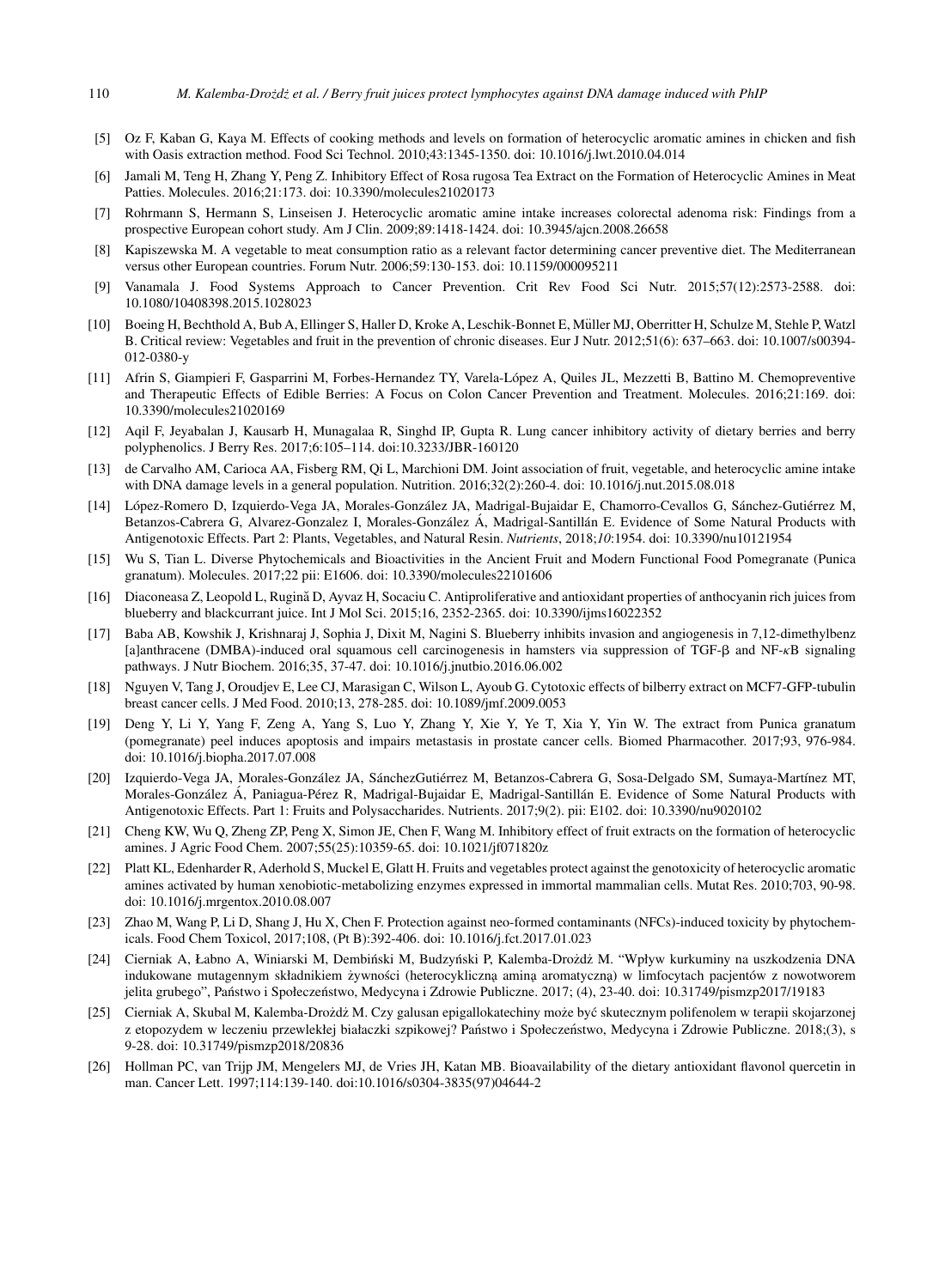- [27] Kalemba-Drożdż M, Cierniak A. Antioxidant and genoprotective properties of extracts from edible flowers. J Food Nutr Res. 2019;58(1), 42–50, doi: 10.13140/RG.2.2.17195.49442/1
- [28] Medina MB. Simple and rapid method for the analysis of phenolic compounds in beverages and grains. J Agric Food Chem. 2011;59(5):1565-71. doi: 10.1021/jf103711c
- [29] Szeto YT, Chu WK, Benzie IF. Antioxidants in fruits and vegetables: a study of cellular availability and direct effects on human DNA. Biosci Biotechnol Biochem. 2006;70(10): 2551-5. doi:10.1271/bbb.60224
- [30] Kim D. Jeong, SW. Lee CY. Antioxidant capacity of phenolic phytochemicals from various cultivars of plums. Food Chem. 81, 2003, pp. 321–326. doi: 10.1016/S0308-8146(02)00423-5
- [31] AOAC No. 88.1269 Official Method 2005.02. Total monomeric anthocyanin pigment content of fruit juices, beverages, natural colorants, and wines, pH Differential method, First Action 2005. In: Hor witz, W. – Latimer, G. (Ed.): Official methods of analysis of AOAC International. 18th Ed. Gaithersburg : AOAC International, 2005, pp. 1269–1278.
- [32] Kalemba-Drożdż M, Cierniak A. Wpływ róż na zdrowie farmakologiczne i biochemiczne działanie ekstraktów z płatków Rosa rugosa i Rosa damascena. Współczesne kierunki w medycynie prewencyjnej. (red.) Anna Goździalska, Jerzy Jaśkiewicz. Kraków: Oficyna Wydawnicza AFM 2013; 127-138.
- [33] Kurzawa-Zegota M, Najafzadeh M, Baumgartner A, Andrson D. The protective effect of the flavonoids on food-mutageninduced DNA damage in peripheral blood lymphocytes from colon cancer patients. Food Chem Toxicol. 2012;50:124-129. doi: 10.1016/j.fct.2011.08.020
- [34] Jain A, Samykutty A, Jackson C, Browning D, Bollag WB, Thangaraju M, Takahashi S, Singh SR. Curcumin inhibits PhIP induced cytotoxicity in breast epithelial cells through multiple molecular targets. Cancer Lett. 2015;365,122-131. doi: 10.1016/j.canlet.2015.05.017
- [35] Pezdirc M, Zegura B, Filipic M. Genotoxity and induction od DNA damage responsive by food-borna heterocyclic aromatic amines in human hepatoma HepG2 cells. Food Chem Toxicol. 2013;59, 386-394. doi: 10.1016/j.fct.2013.06.030
- [36] Richling E, Häring D, Herderich M, Schreier P. Determination of heterocyclic aromatic amines (HAA) in commercially available meat products and fish by high performance liquid chromatography–electrospray tandem mass spectrometry (HPLC–ESI-MS–MS). Chromatographia. 1998;48, 258-262. doi: 10.1007/BF02467680
- [37] Lansky E, Harrison G, Froom P, Jiang W. Pomegranate (Punica granatum) pure chemical show possible synergistic inhibition of human PC-3 prostate cancer cell invasion across Matrigel. Investig. New Drugs. 2018;23:121-122. doi:10.1007/s10637-005-5856-7
- [38] Seeram NP, Adams LS, Henning SM, Niu Y, Zhang Y, Nair MG, Heber D. In vitro antiproliferative, apoptotic and antioxidant activities of punicalagin, ellagic acid and a total pomegranate tannin extract are enhanced in combination with other polyphenols as found in pomegranate juice. J. Nutr. Biochem. 2005;16, 360-367. doi:10.1016/j.jnutbio.2005.01.006
- [39] Singh DR, Singh S, Banu VS. Changes in Antioxidants and Minerals in Noni (Morinda citrifolia L.) Fruits during Development Process. Br J Pharm Res. 2016;10(5): 1-11, Article no.BJPR.23836 doi: 10.9734/BJPR/2016/23836
- [40] Islam T, Xiaoming Yu, Badwal TS, Xu B. Comparative studies on phenolic profiles, antioxidant capacities and carotenoid contents of red goji berry (Lycium barbarum) and black goji berry (Lycium ruthenicum). Chem Cent J. 2017; 11:59. doi: 10.1186/s13065-017- 0287-z
- [41] Elmastas M, Demir A, Genç N, Dölek Ü, Güneş M. Changes in flavonoid and phenolic acid contents in some Rosa species during ripening. Food Chem. 2017;235:154-159. doi: 10.1016/j.foodchem.2017.05.004
- [42] Ponder A, Hallmann E. The effects of organic and conventional farm management and harvest time on the polyphenol content in different raspberry cultivars. Food Chem. 2019;301:125295. doi: 10.1016/j.foodchem.2019.125295
- [43] Abací ZT, Zarífíkhosroshahí M, Kafkas E, Sevindik E. Characterization of bioactive compounds in rosehip species from East Anatolia region of Turkey. It J Food Sci. 2016, 28(2):314-325
- [44] Bhave A, Schulzova V, Chmelarova H, Mrnka L, Hajslova J. Assessment of rosehips based on the content of their biologically active compounds. J Food Drug Anal. 2017, 25(3):681-690. doi: 10.1016/j.jfda.2016.12.019.
- [45] Tian Y, Liimatainen J, Alanne AL, Lindstedt A, Liu P, Sinkkonen J, Kallio H, Yang B. Phenolic compounds extracted by acidic aqueous ethanol from berries and leaves of different berry plants. Food Chem. 2017, 220:266-281. doi: 10.1016/j.foodchem.2016.09.145
- [46] Díaz-García MC, Obón JM, Castellar MR, Collado J, Alacid M. Quantification by UHPLC of total individual polyphenols in fruit juices. Food Chem. 2013 Jun 1;138(2-3):938-49. doi: 10.1016/j.foodchem.2012.11.061
- [47] Bujor OC, Le Bourvellec C, Volf I, Popa VI, Dufour C. Seasonal variations of the phenolic constituents in bilberry (Vaccinium myrtillus L.) leaves, stems and fruits, and their antioxidant activity. Food Chem. 2016 Dec 15;213:58-68. doi: 10.1016/j.foodchem.2016.06.042
- [48] Stanisavljević N, Samardžić J, Janković T, Šavikin K, Mojsin M, Topalović V, Stevanović M. Antioxidant and antiproliferative activity of chokeberry juice phenolics during in vitro simulated digestion in the presence of food matrix. Food Chem. 2015 May 15;175:516-22. doi: 10.1016/j.foodchem.2014.12.009
- [49] Protti M, Gualandi I, Mandrioli R, Zappoli S, Tonelli D, Mercolini L. Analytical profiling of selected antioxidants and total antioxidant capacity of goji (Lycium spp.) berries. J Pharm Biomed Anal. 2017 Sep 5;143:252-260. doi: 10.1016/j.jpba.2017.05.048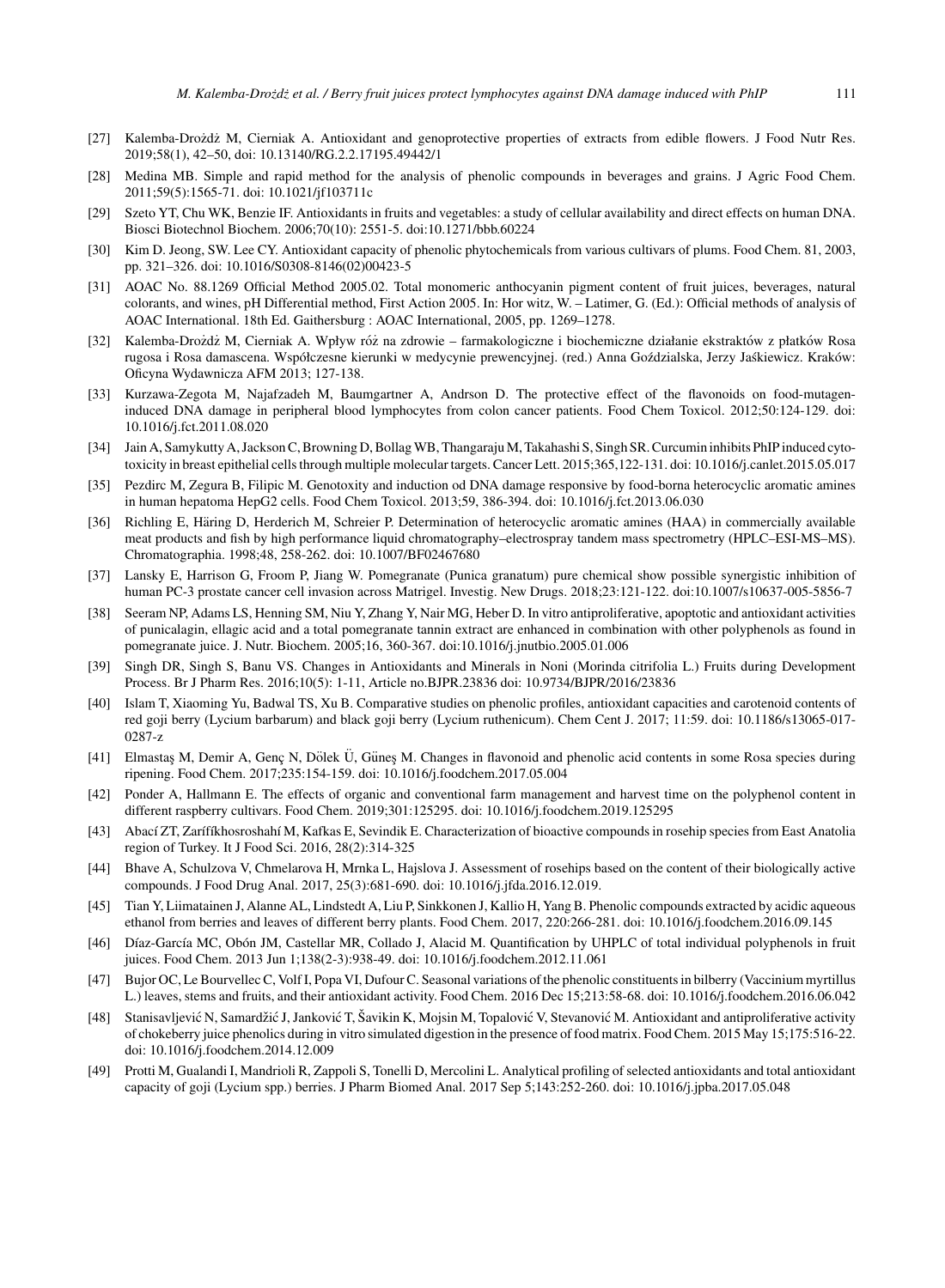- [50] Zhang Q, Chen W, Zhao J, Xi W. Functional constituents and antioxidant activities of eight Chinese native goji genotypes. Food Chem. 2016 Jun 1;200:230-6. doi: 10.1016/j.foodchem.2016.01.046
- [51] Fatima T, Kesari V, Watt I, Wishart D, Todd JF, Schroeder WR, Paliyath G, Krishna P. Metabolite profiling and expression analysis of flavonoid, vitamin C and tocopherol biosynthesis genes in the antioxidant-rich sea buckthorn (Hippophae rhamnoides L.). Phytochemistry. 2015;118:181-91. doi: 10.1016/j.phytochem.2015.08.008
- [52] Lin YL, Chang YY, Yang DJ, Tzang BS, Chen YC. Beneficial effects of noni (Morinda citrifolia L.) juice on livers of high-fat dietary hamsters. Food Chem. 2013;140(1-2):31-8. doi: 10.1016/j.foodchem.2013.02.035
- [53] Hidalgo GI, Almajano MP. Red Fruits: Extraction of Antioxidants, Phenolic Content, and Radical Scavenging Determination: A Review. Antioxidants. 2017;6:7:1-27. doi: 10.3390/antiox6010007
- [54] Gu D, Yang Y, Bakri M, Chen Q, Xin X, Aisa HA. A LC/QTOF-MS/MS application to investigate chemical compositions in a fraction with protein tyrosine phosphatase 1B inhibitory activity from Rosa rugosa flowers. Phytochem Anal. 2013;24, 661-670. doi: 10.1002/pca.2451
- [55] Cunja V, Mikulic-Petkovsek M, Weber N, Jakopic J, Zupan A, Veberic R, Stampar F, Schmitzer V. Fresh from the ornamental garden: hips of selected rose cultivars rich in phytonutrients. J Food Sci. 2016;81:C369-379. oi: 10.1111/1750-3841.13220
- [56] Olech M, Nowak R, Pecio Ł, Łos R, Malm A, Rzymowska J, Oleszek W. Multidirectional characterisation of chemical composition ´ and health-promoting potential of Rosa rugosa hips. Nat Prod Res. 2017;31:667-671. doi: 10.1080/14786419.2016.1180601
- [57] Baby B, Antony P, Vijayan R. Antioxidant and anticancer properties of berries. Crit Rev Food Sci Nutr. 2017;13:1-17. doi: 10.1080/10408398.2017.1329198
- [58] Johnson SA, Arjmandi BH. Evidence for anti-cancer properties of blueberries: A mini-review. Anticancer Agents Med Chem. 2013;13:1142-1148.
- [59] Wang E, Liu Y, Xu C, Liu J. Antiproliferative and proapoptotic activities of anthocyanin and anthocyanidin extracts from blueberry fruits on B16-F10 melanoma cells. Food Nutr Res. 2017;61:1325308. doi: 10.1080/16546628.2017.1325308
- [60] Katsube N, Iwashita K, Tsushida T, Yamaki K, Kobori M. Induction of apoptosis in cancer cells by Bilberry (Vaccinium myrtillus) and the anthocyanins. J Agric Food Chem. 2003;51:68-75. doi:10.1021/jf025781x
- [61] Jurikova T, Mlcek J, Skrovankova S, Sumczynski D, Sochor J, Hlavacova I, Snopek L, Orsavova J. Fruits of Black Chokeberry Aronia melanocarpa in the Prevention of Chronic Diseases. Molecules. 2017;22, pii: E944. doi: 10.3390/molecules22060944
- [62] Kujawska M, Kant P, Mayoral IH, Ignatowicz E, Sikora J, Oszmianski J, Czapski J, Jodynis-Liebert J. Effect of Chokeberry Juice on N-Nitrosodiethylamine-Induced Rat Liver Carcinogenesis. J Agric Food Chem. 2016;35(4):317-331. doi:10.1615/JEnvironPatholToxicolOncol.2016014030
- [63] Xu YJ, Kaur M, Dhillon RS, Tappia PS, Dhalla NS. Health benefits of sea buckthorn for the prevention of cardiovascular diseases. J Funct Foods. 2011;3, 2-12. doi: 10.3389/fphar.2018.00232
- [64] Geetha S, Sai Ram M, Singh V, Ilavazhagan G, Sawhney RC. Anti-oxidant and immunomodulatory properties of seabuckthorn (Hippophae rhamnoides) – an in vitro study. J Ethnopharmacol. 2002;79:373-378. doi:10.1016/s0378-8741(01)00406-8
- [65] Jurikova T, Skrovankova S, Mlcek J, Balla S, Snopek L. Bioactive Compounds, Antioxidant Activity, and Biological Effects of European Cranberry (Vaccinium oxycoccos). Molecules. 2018;24(1). pii: E24. doi: 10.3390/molecules24010024.
- [66] Baranowska M, Bartoszek A. Antioxidant and antimicrobial properties of bioactive phytochemicals from cranberry. Postepy Hig Med Dosw (Online). 2016;70(0):1460-1468. doi: 10.5604/17322693.1227896.
- [67] Vu KD, Carlettini H, Bouvet J, Côté J, Doyon G, Sylvain J-F, Lacroix M. Effect of different cranberry extracts and juices during cranberry juice processing on the antiproliferative activity against two colon cancer cell lines. Food Chem. 2012;132, 959-967. doi: 10.1016/j.foodchem.2011.11.078
- [68] Szymanowska U, Baraniak B, Bogucka-Kocka A. Antioxidant, Anti-Inflammatory, and Postulated Cytotoxic Activity of Phenolic and Anthocyanin-Rich Fractions from Polana Raspberry (Rubus idaeus L.) Fruit and Juice-In Vitro Study. Molecules. 2018;23(7). pii: E1812. doi: 10.3390/molecules23071812.
- [69] Franchi LP, Guimarães NN, De Andrade LR, De Andrade HH, Lehmann M, Dihl RR, Cunha KS. Antimutagenic and antirecombinagenic activities of Noni fruit juice in somatic cells of Drosophila melanogaster. An Acad Bras Cienc. 2013;85, 585-594. doi: 10.1590/S0001-37652013000200008
- [70] Wang MY, Peng L, Jensen CJ, Deng S, West BJ. Noni juice reduces lipid peroxidation-derived DNA adducts in heavy smokers. Food Sci Nutr. 2013;1:141-149. doi: 10.1002/fsn3.21
- [71] Wang MY, Su C. Cancer preventive effect of Morinda citrifolia (Noni). Ann N Y Acad Sci. 2001;952:161-168. doi:10.1111/j.1749- 6632.2001.tb02737.x
- [72] Donno D, Beccaro GL, Mellano MG, Cerutti AK, Bounous G. Goji berry fruit (Lycium spp.): Antioxidant compound fingerprint and bioactivity evaluation. J Funct Foods. 2015;18:1070-1085. doi: 10.1016/j.jff.2014.05.020